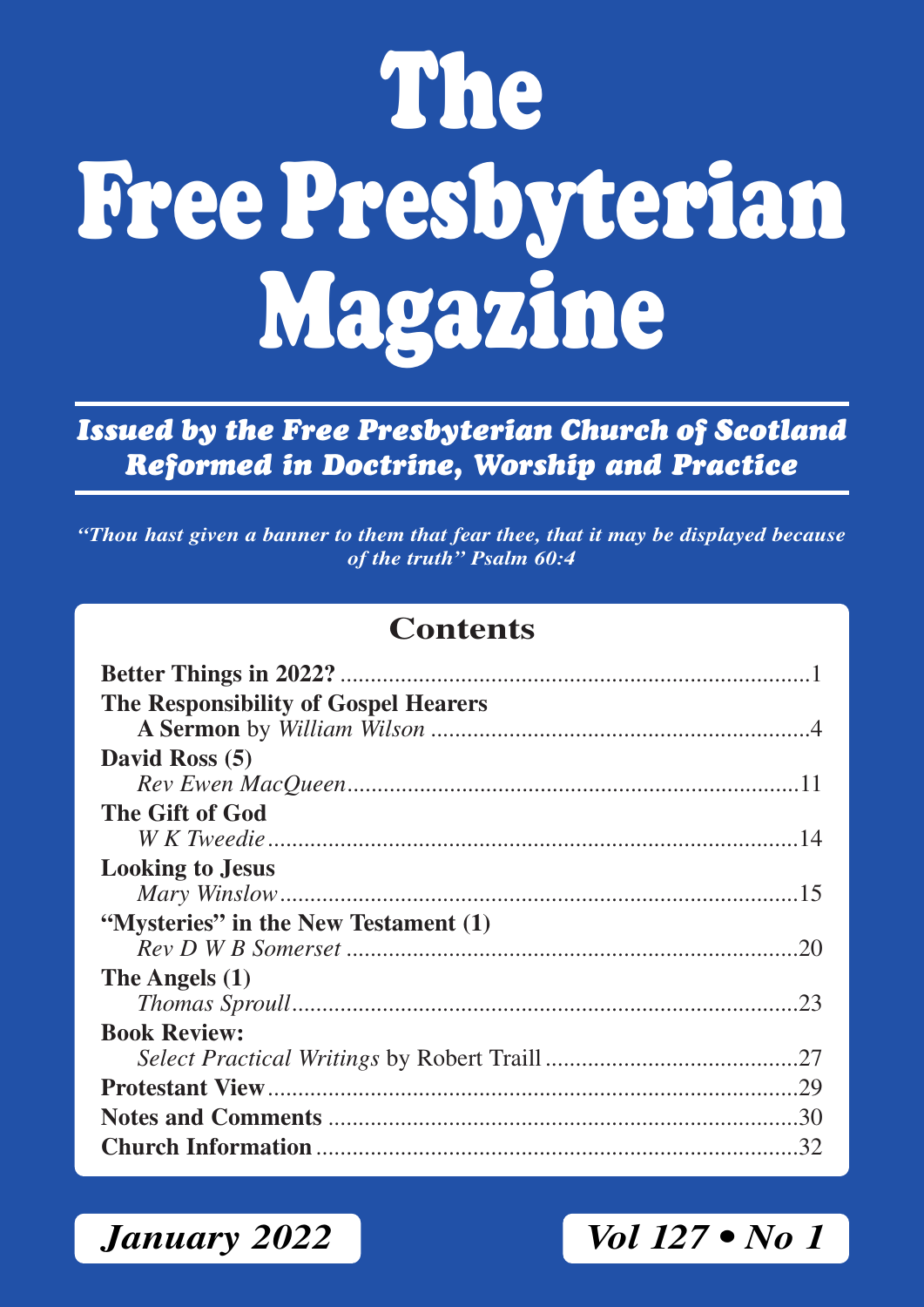### **The Free Presbyterian Church of Scotland**

**Moderator of Synod:** Rev J R Tallach MB ChB, 2 Fleming Place, Stornoway, HS1 2NH; tel: 01851 702501.

**Clerk of Synod:** Rev K M Watkins BA, F P Manse, Ferry Road, Leverburgh, Isle of Harris, HS5 3UA; tel: 01859 520271; e-mail: kmwatkins@fpchurch.org.uk.

**Assistant Clerk:** Rev A W MacColl MA PhD, 10 Achany Road, Dingwall, IV15 9JB; tel: 01349 866546.

**General Treasurer:** Mr W Campbell, 133 Woodlands Road, Glasgow, G3 6LE; tel: 0141 332 9283, fax 0141 332 4271, e-mail: wc.fpchurch@btconnect.com.

**Law Agents:** Brodies LLP, 15 Atholl Crescent, Edinburgh, EH3 8AH; tel: 0131 228 3777.

### **Clerks to Presbyteries:**

**Northern:** Rev D W B Somerset BSc DPhil, 18 Carlton Place, Aberdeen, AB15 4BQ; tel: 01224 645250.

**Southern:** Rev D Campbell MA, 35B Barnton Avenue West, Edinburgh EH4 6DF; tel: 0131 312 8227.

**Western:** Rev D A Ross, F P Manse, Laide, IV22 2NB; tel: 01445 731340.

**Outer lsles:** Rev J B Jardine BD, F P Manse, Tarbert, Isle of Harris, HS3 3DF; tel: 01859 502253.

**Asia Pacific:** Rev G B Macdonald BSc, 60 Hamilton St, Riverstone, NSW 2765; tel. 02 9627 3408.

**Zimbabwe**: Rev S Khumalo, Stand No 56004, Mazwi Road, Lobengula, PO Magwegwe, Bulawayo; tel: 00263 9407131.

**Zimbabwe Mission Office:** 9 Robertson Street, Parkview, Bulawayo; tel: 002639 62636, fax: 002639 61902, e-mail: fpchurchheadoffice@gmail.com.

### **Residential Care Homes:**

Ballifeary House, 14 Ness Walk, Inverness, IV3 5SQ; tel: 01463 234679.

Leverburgh Residential Care Home, Ferry Road, Leverburgh, Isle of Harris, HS5 3UA; tel: 01859 520296.

**Website of the Free Presbyterian Church of Scotland:** www.fpchurch.org.uk.

### **The Free Presbyterian Magazine**

Published by The Free Presbyterian Church of Scotland (Scottish Charity Number SC003545). Subscriptions and changes of address to be sent to the General Treasurer, Mr W Campbell, 133 Woodlands Road, Glasgow, G3 6LE; tel: 0141 332 9283. The subscription year begins in January. Prices are on back cover. One month's notice is required for change of address. Queries about delivery of the magazines should be sent to the General Treasurer, not the printer.

**Editor:** Rev K D Macleod BSc, 11 Auldcastle Road, Inverness, IV2 3PZ. Tel: 01463 712872; e-mail: kdmacleod@gmail .com. Unsigned articles are by the Editor.

**Editorial Board:** The Editor, Mr F R Daubney, Rev A W MacColl, Rev D W B Somerset.

**Deadline for sending material to the Editor:** The beginning of the month previous to publication.

**The Gaelic Supplement** (quarterly): Editor: Rev A W MacColl MA PhD, 10 Achany Road, Dingwall, IV15 9JB; tel: 01349 866546. Available free on request.

**Youth Magazine:** *The Young People's Magazine*. Editor: Rev K D Macleod BSc.

### **Communions**

**January:** *First Sabbath:* Nkayi; *Fifth:* Auckland, Inverness, New Canaan.

**February:** *Second Sabbath:* Dingwall; *Third:* Stornoway; Carterton; *Fourth:* Zenka.

**March:** *First Sabbath:* Sydney, Tarbert; *Second:* Ness, Portree; *Third:* Halkirk, Kyle of Lochalsh; *Fourth:* Barnoldswick, Ingwenya, North Tolsta.

**April:** *First Sabbath:* Laide; *Second:* Chesley, Gisborne; Maware, Staffin; *Fourth***:** Glasgow, Mbuma.

**May:** *First Sabbath:* Aberdeen, Donsa, Grafton, Leverburgh, London; *Second:* Achmore, Kinlochbervie; *Third:* Edinburgh; *Fifth***:** Chiedza.

**June:** *First Sabbath:* Perth, Shieldaig; *Second:* Nkayi, North Uist, Santa Fe; *Third:* Lochcarron, Uig; *Fourth:* Bulawayo, Gairloch, Inverness.

**July:** *First Sabbath:* Beauly; *Second:* Bonar Bridge, Staffin; *Third:* Applecross, Fort William; *Fourth:* Auckland, Cameron, Struan. *Fifth:* Cameron,

**August:** *First Sabbath:* Dingwall; *Second:* New Canaan, Somakantana; *Third:* Laide; *Fourth:* Farr; Stornoway, Zenka.

**September:** *First Sabbath:* Chesley, Sydney, Ullapool; *Second:* Halkirk, Munaka, Portree; *Third:* Tarbert; *Fourth:* Aberdeen, Barnoldswick, Ingwenya.

**October:** *First Sabbath:* Grafton, Lochcarron, North Tolsta, Tauranga; *Second:* Gairloch; *Third:* Leverburgh, London, Odessa; *Fourth:* Edinburgh, Gisborne; *Fifth:* Mbuma.

**November:** *Second Sabbath:* Glasgow; *Third:* Chiedza, Singapore.

**December:** *Third Sabbath*: Bulawayo, Santa Fe.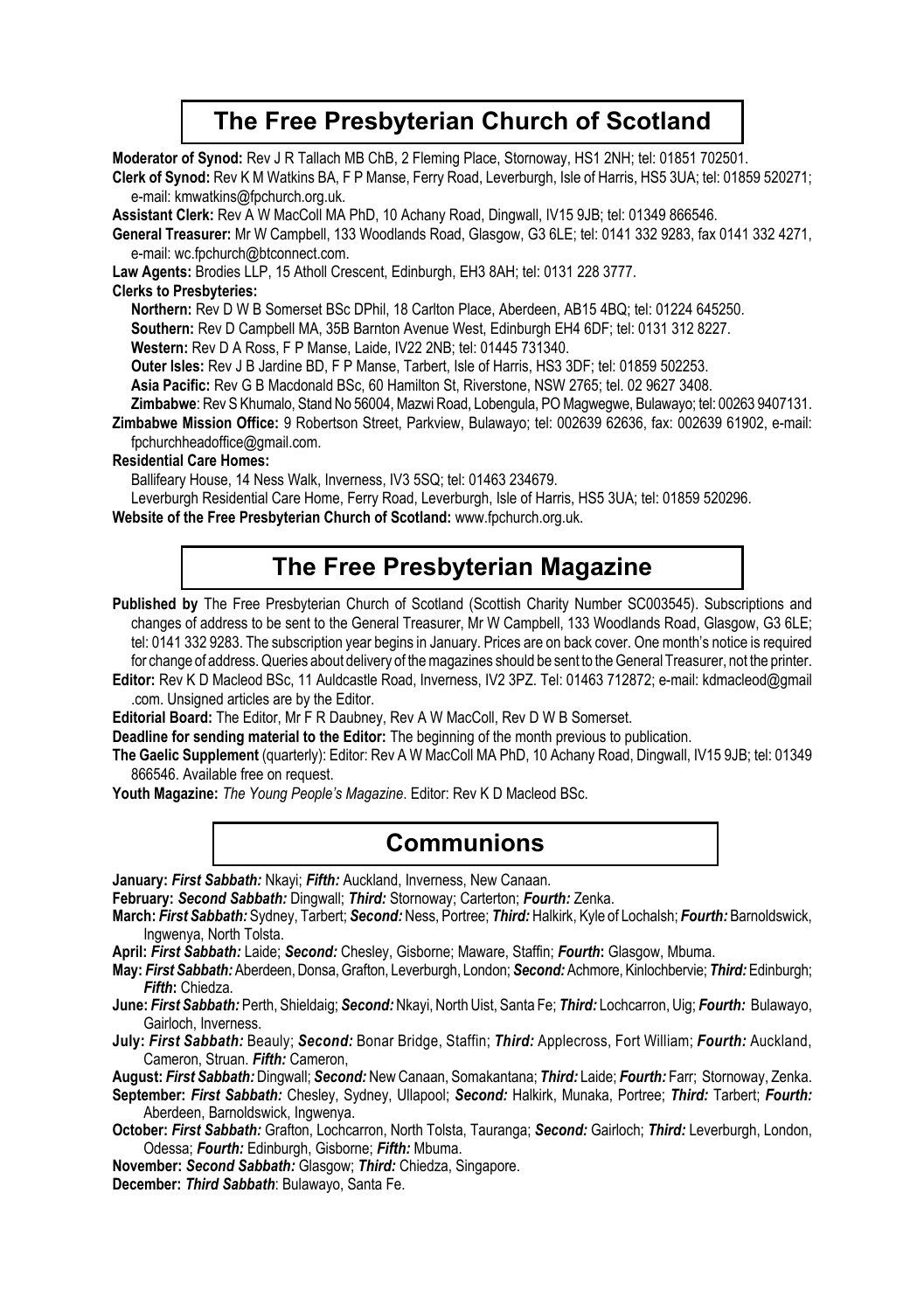### **The**

# **Free Presbyterian Magazine**

Volume 127 January 2022 Number 1

### **Better Things in 2022?**

 $A<sup>s</sup>$  another year begins, we may be looking forward to better things. But if we consider the moral and spiritual trends of recent generations, we may consider that these trends are likely to continue into the future. In the United Kingdom, we may feel that the past 60 years have been particularly significant in our moral decline. One of the most serious decisions of the UK Parliament during that period was the legalisation of abortion in 1967. Over 224 000 abortions were reported in the UK in 2020; the figure for England and Wales was the highest ever, and Scotland's was the second highest. This means that, in just one year, close to a quarter of a million little human beings were killed without justification (the number who are aborted because of danger to the mother's life is a tiny fraction of the total).

Apart from anything else, the number of abortions is surely a significant factor in leaving the number of births significantly less than the number of deaths in the country. Hence there is a shortage of workers in various sectors such as care homes and transport. Much more serious is the guilt involved in the slaughter of so many unborn children. By way of contrast, in Great Britain in 2019-20 there were 664 homicides, a small fraction of the number of abortions. There is, rightly, often an outpouring of sympathy and abhorrence over a single murder, and widespread concern is expressed at times when the murder rate is increasing. Why then is the opposition to abortion, to the slaughter of real human beings, so limited? One reason is that society has been taught not to consider unborn infants as fully human.

Developments such as the legalisation of abortion and same-sex marriage, the easing of restrictions on divorce, and proposals to allow assisted suicide show that Britain, to a very great extent, no longer has a moral compass – or at any rate, a moral compass that is, so to speak, calibrated by Scripture. And preceding the loss of a moral compass was the loss of a spiritual compass. People lost sight of the authority of Scripture; they no longer believed that it was a revelation from God, and that it is therefore infallible – without error. It is without error because it was inspired by the Holy Spirit, a divine Person. And a divine Person cannot say anything inaccurate. His knowledge is in-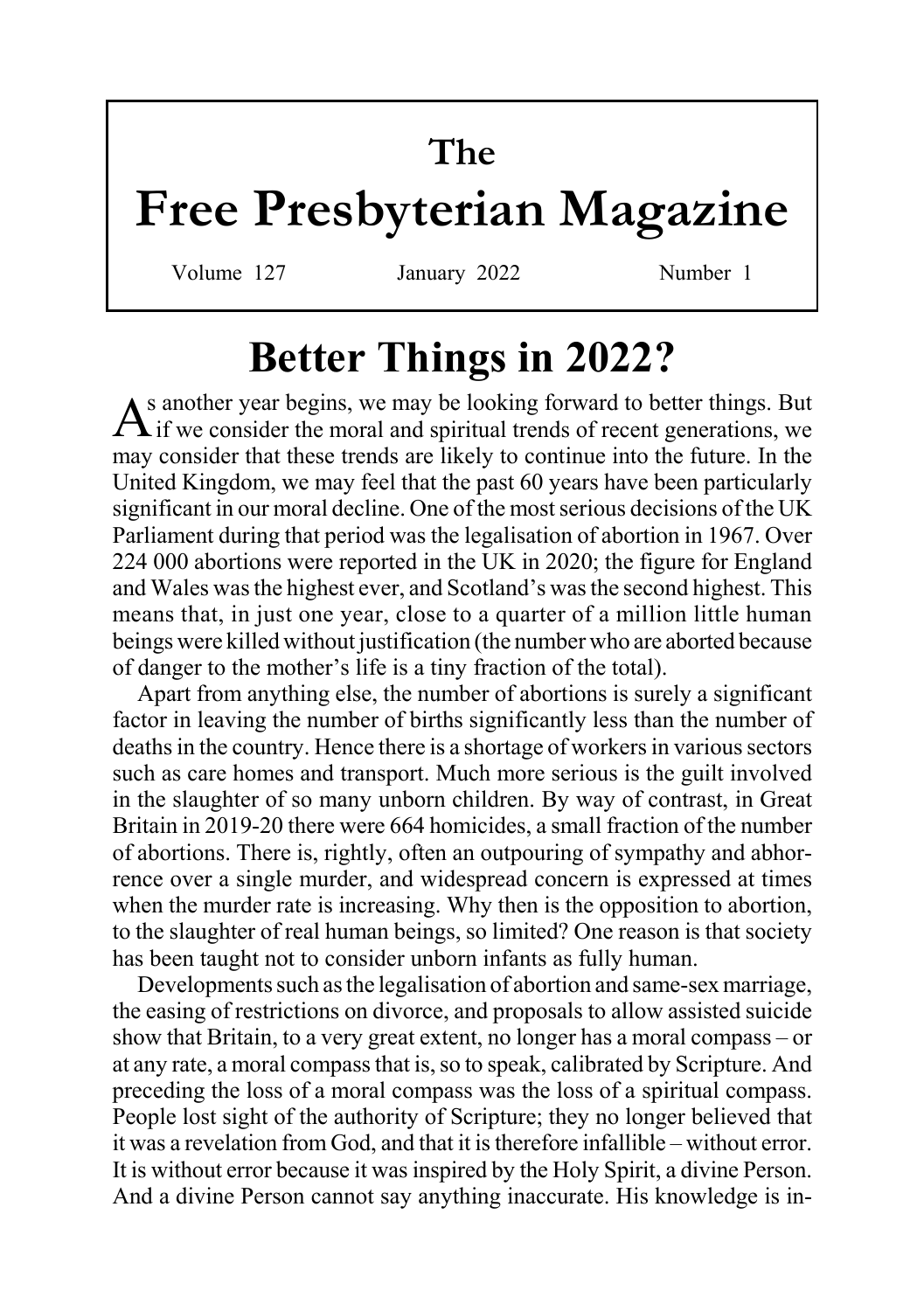finite; so He cannot be mistaken. Thus the Bible, from beginning to end, is totally reliable. But people generally have lost sight of the authority and the reliability of Scripture and, what is worse, much of the professing *Church* has lost faith in Scripture as the basis for its teaching.

The Bible begins with God's testimony to the fact that He created all things. But the dominant philosophy today is that the whole universe is the result of billions of years of evolution since the "big bang". Yet no explanation seems to be offered for why the "big bang" occurred. Many people are glad to believe that there is no God, no Creator; they are glad to feel confident that a godless morality is good enough, and that they may live their lives without having to take into consideration the commandments of the God of the Bible. They are glad to dismiss all fears that this God will at last bring them to judgement and cast them away to a lost eternity. Well did Moses say, "O that they were wise, that they understood this, that they would consider their latter end!" (Deuteronomy 32:29).

The Bible sets before us many who navigated their way through life by using a moral compass and a spiritual compass that were calibrated by what God has revealed. Consider *Abel* and his way of worshipping God: he "offered unto God a more excellent sacrifice than Cain". In other words, Abel's sacrifice was according to God's revelation; Cain's was not. Abel recognised God's authority and acted accordingly; he had a spiritual compass, properly calibrated, and by God's grace he used it well.

Consider *Noah*. He lived in an extraordinarily evil generation, so evil that God was to punish the entire population of the world, apart from Noah and his family, by sending a flood that would destroy them all. God directed Noah to build an ark so that he and those closest to him would be preserved. It seemed such a foolish waste of time and effort to build that ark when, even after more than 100 years had passed, there was still no sign of the flood that would destroy the world. Noah must have had to endure much mockery but he walked with God; he knew what was the safe way to go; he went through life following God's instructions. He had a moral compass and used it to recognise what was the right direction to take.

Consider *Moses*. He "refused to be called the son of Pharaoh's daughter; choosing rather to suffer affliction with the people of God, than to enjoy the pleasures of sin for a season; esteeming the reproach of Christ greater riches than the treasures in Egypt: for he had respect unto the recompense of the reward" (Heb 11:24-26). No doubt there were wonderful prospects before him in Pharaoh's ungodly palace; he could probably have lived an easy life of luxury and sinful pleasure there; or he could have filled an important, influential position in the government of the country. But he could see that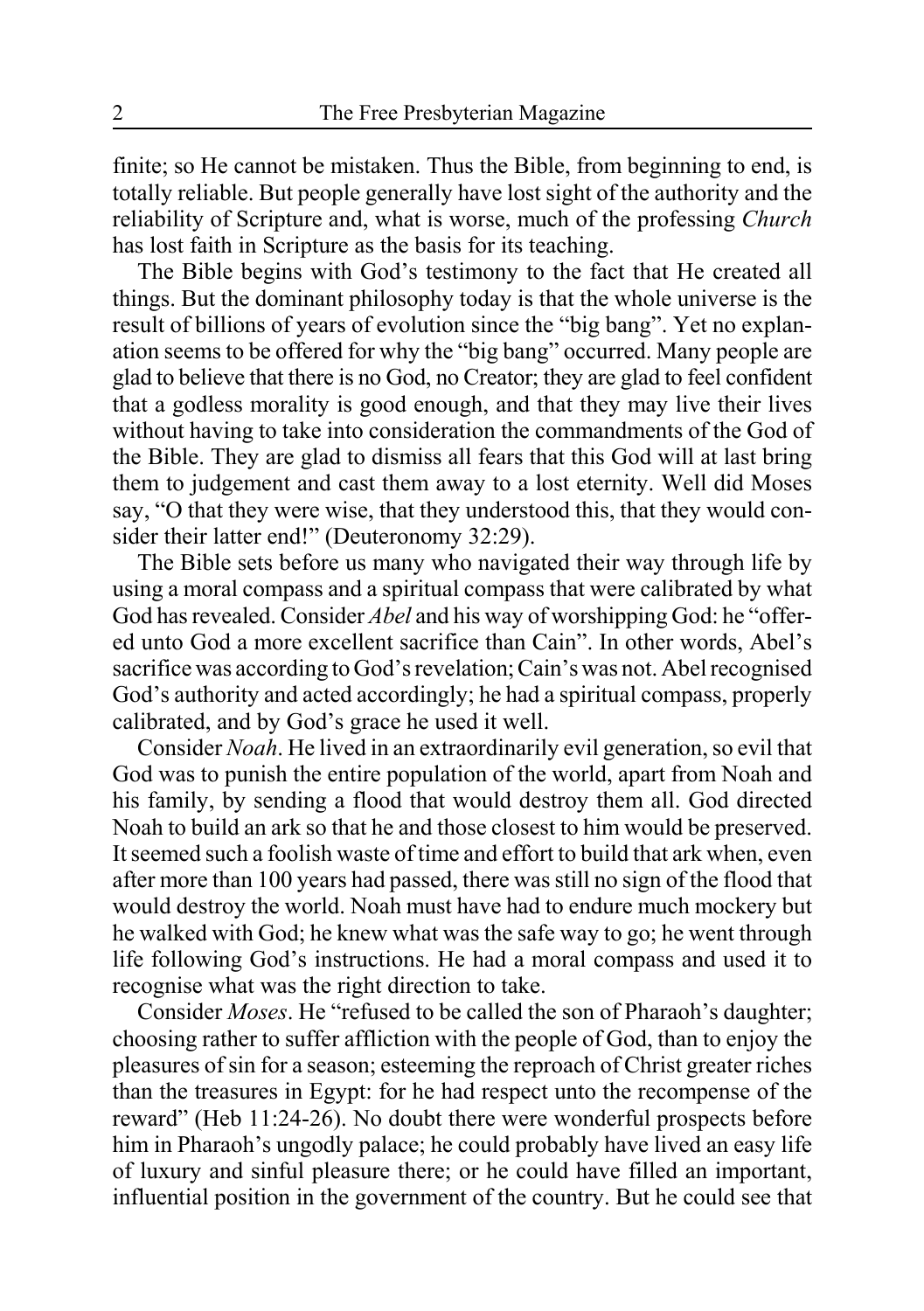he could not have God's blessing in the palace; so he felt compelled to join God's people, although they were suffering oppression. That was where Moses' spiritual compass pointed; he was thinking just as a gracious man should think; he was making use of the light that God had revealed.

Consider *Paul*. When appearing before Felix, he stated, "Herein do I exercise myself, to have always a conscience void of offence toward God, and toward men" (Acts 24:16). He was not casual about these things; he was *striving* to have a clear conscience. His conscience, by God's grace, was moulded by the will of God revealed in Scripture. He had a moral compass and he used it.

As we look on to 2022, we may be concerned about new departures from God's law that will be promoted by those with access to the levers of parliamentary power and by the opinion formers of this generation. Yet let us remember that "the Lord on high is mightier than the noise of many waters, yea, than the mighty waves of the sea" (Ps 93:4). In His sovereign wisdom He has allowed our moral and spiritual situation to deteriorate over a long period of time, but He is able to halt the forces of spiritual and moral decline and to turn the whole situation around.

The Saviour quietened the waves on the Sea of Galilee; He did so miraculously. When there are storms on the oceans and seas today, the Lord quietens the waves in His own time through His ordinary providence. In His own time, He will show that He is indeed mightier than all the forces of unbelief, secularism and false religion, which are so strong today; He will subdue them; He will send out large numbers of ministers to make the gospel known throughout the world; He will make the preached Word powerful. Especially He will pour out the Holy Spirit to bless all the means He uses to turn sinners to Himself. And He will take glory to Himself in it all.

When will this take place? This year? Of course, we cannot tell when. But we are to pray that the Lord would weaken all the agencies that Satan is using to further the interests of his kingdom. Likewise we are to pray that God's truth would be spread everywhere, that the Spirit would apply the truth to the hearts of sinners, that the cause of Christ would be built up and purified, and that God would be glorified in every part of this world in the salvation of sinners and through the holy lives of His people. These will be people who will make good use of their moral compass, calibrated by Scripture, that God freely makes available. Whatever may be true of 2022, God's people should indeed look forward to better things in the future, for He has given promises of worldwide blessing: for example, "The earth shall be full of the knowledge of the Lord, as the waters cover the sea" (Is 11:9).

May the Lord richly bless every reader with spiritual blessings in 2022.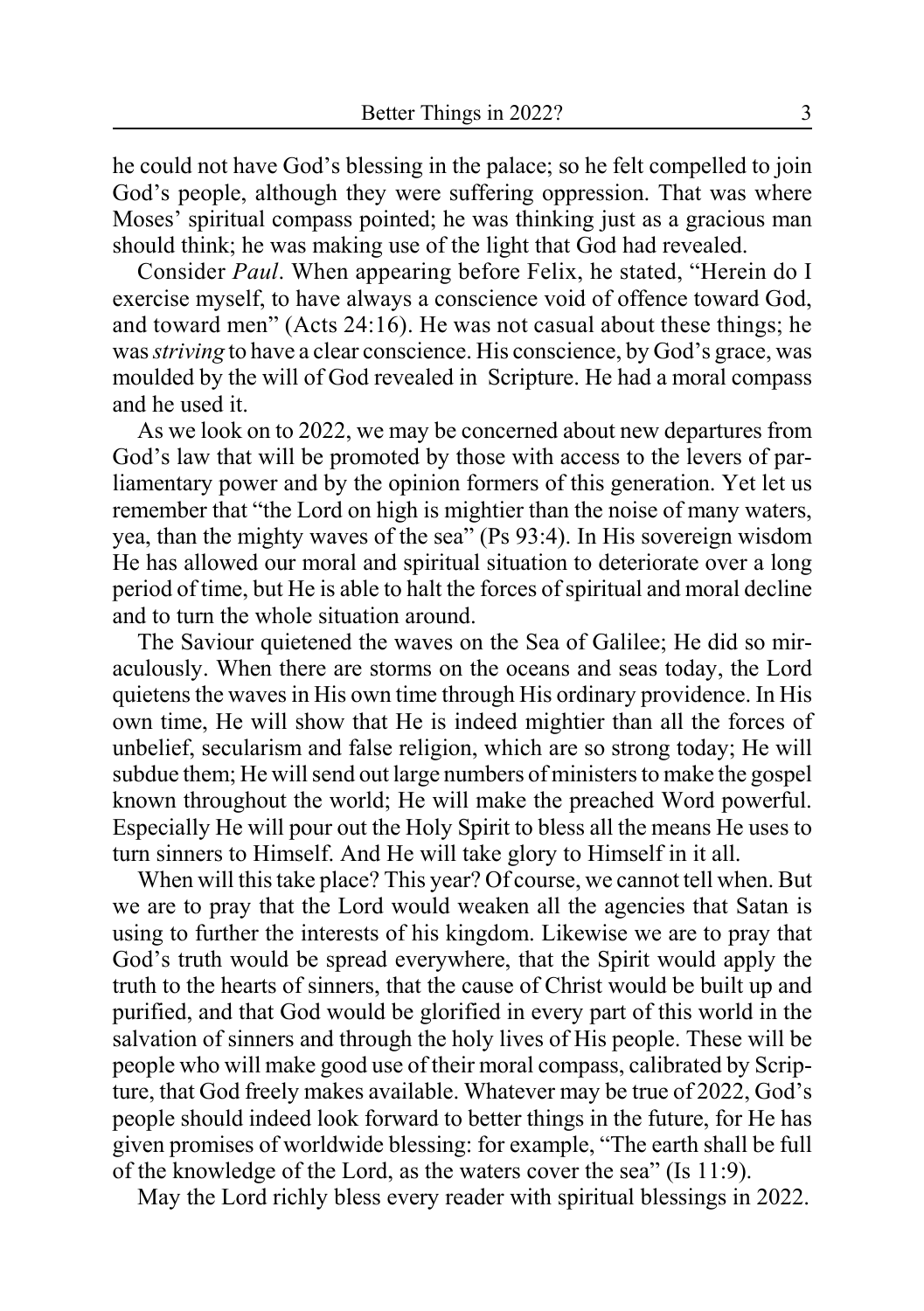# **The Responsibility of Gospel Hearers1**

**A Sermon by** *William Wilson*

Luke 10:13-16. *Woe unto thee, Chorazin! Woe unto thee, Bethsaida! For if the mighty works had been done in Tyre and Sidon, which have been done in you, they had a great while ago repented, sitting in sackcloth and ashes. But it shall be more tolerable for Tyre and Sidon at the judgement, than for you. And thou, Capernaum, which art exalted to heaven, shalt be thrust down to hell. He that heareth you, heareth Me; and he that despiseth you, despiseth Me; and he that despiseth Me, despiseth Him that sent Me.*

To confirm the faith of the seventy disciples, and to prepare them more perfectly for the reception they were to experience from the people, Jesus told them that it would be more tolerable for Sodom than for the city which would reject their message. He immediately proceeded to declare that it would be the same for those towns in which He had been Himself, where He had done His mighty works. In whatever light the people might regard it, the proclamation among them of the glad tidings of peace was most solemnly important, both to those who received them and to those who rejected them. This had already proved to be the case in those towns on the shore of the Sea of Galilee, where Jesus had so often gone and which He had now abandoned for ever. For them there was no future restoration, no new period of merciful visitation. In the purpose of God they were already numbered among the things that had been.

*The towns of Galilee.* The prophets had of old denounced cities such as Tyre and Sidon as having filled up the measure of their iniquities, and in the just judgment of God they had been brought down from their place of pride and levelled with the dust. The fate of these cities was an imperfect pattern of the more sweeping desolation that was to come upon these towns of Galilee: Bethsaida, Chorazin and Capernaum. The traveller now seeks in vain for the localities where they once were. And the physical desolation with which they have been visited, how imperfectly does it shadow forth the more terrible doom which has overtaken their guilty inhabitants, to whom the Lord had spoken in the tenderest love?

But they did not hear; and now He prophesied of woe. He did not speak the language of peace but of denunciation. Now, from the borders of Samaria, He sent back to these cities this voice, which was the herald of judgement without mercy. His voice was no more to be heard in their streets. His gracious work among them had come to an end. His face, for the last time, 1 Taken, with editing, from the preacher's *Christ Setting His Face Towards Jerusalem*; the headings have been added. Wilson (1808-88) was a Free Church minister in Dundee.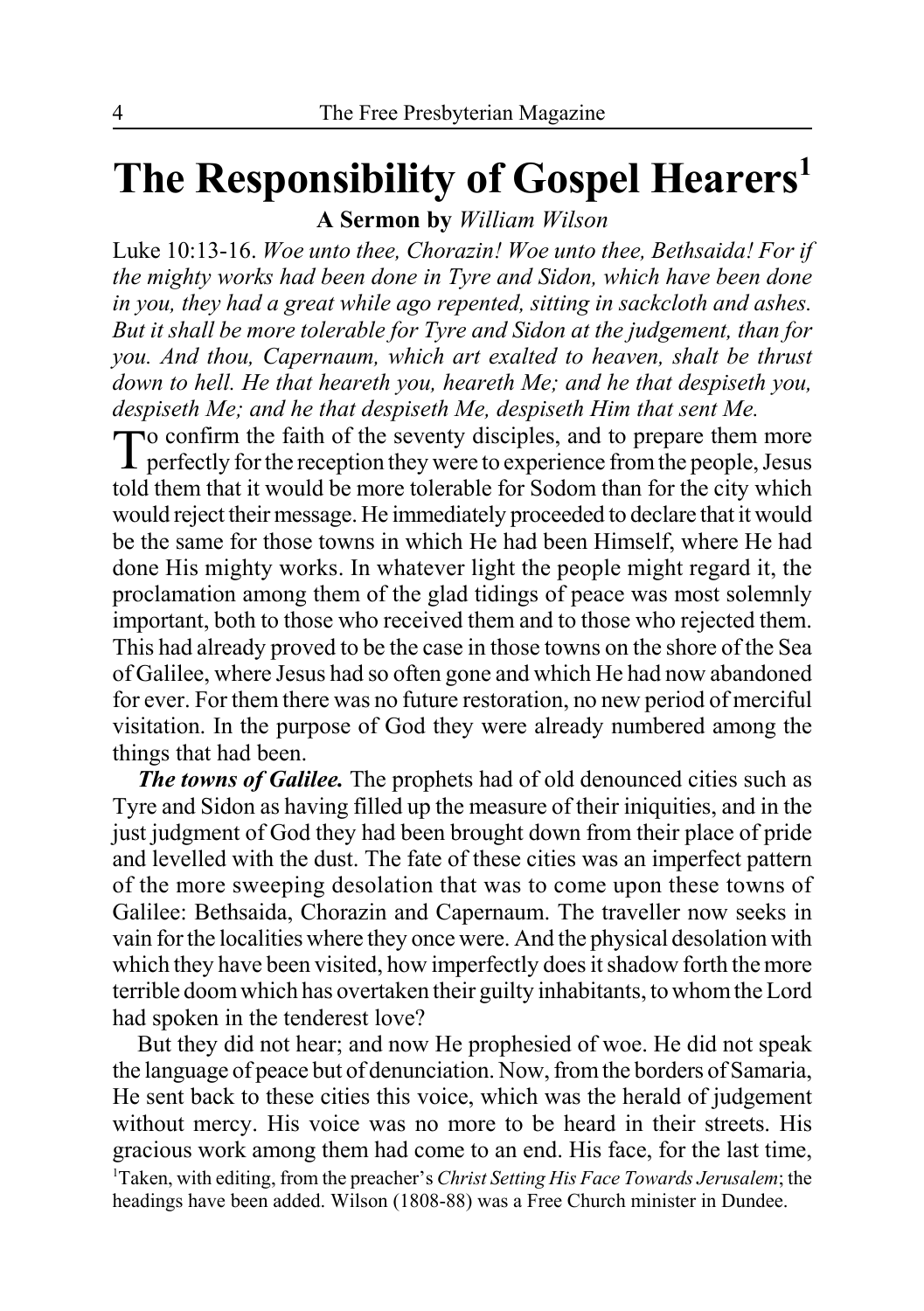was turned toward Jerusalem, and His last words to them were those of woe. His presence and work in these cities had not, for the most part, done good; although here and there He had snatched a soul from the jaws of destruction and made manifest His power to save.

*A woe is pronounced.* As communities, they had not known the time of their merciful visitation, and already it had passed away. They had not repented in sackcloth and ashes, in the presence of the divine majesty which had been revealed to them; and now Jesus said, Woe unto you! What took place among you appeared to you to be only child's play – at most a matter for passing wonder and curiosity, or for quibbling and fault-finding. It was really the most serious thing with which you ever had to do. Your future destiny as individuals and as communities were involved in it. You were proud of heart when you should have been humbled; self-righteous when you should have abhorred yourselves; fault-finding when you should have been docile, amusing yourselves with mere forms and shadows when it obliged you to be most deeply in earnest.

Woe to you! You found it so easy to close your hearts against that gentle voice of gracious wisdom; it did not strive nor cry; it wooed you in infinite tenderness and love; it called and warned you with the sweet sound of a silver trumpet. It was, notwithstanding, an awful voice to you. It was a voice which was awakening the echoes of the last trumpet, and was sealing your doom for ever. Woe to you, blind, hard of heart, given up to hopeless impenitence – who have not known the time nor the nature of your visitation, nor the profound meaning of those great events which took place in the midst of you; who did not see the grace and truth which were in Jesus Christ; who did not listen to the voice of your only deliverer; who, on the contrary, have been loading Him with accusations; who have pitilessly refused Him access to your hearts; who have taken Satan's part against Him and entered into a common league with the wicked one! You have already proved yourselves to be ripe for the everlasting companionship of the devil and his angels.

*The individual towns.* Woe to thee, Chorazin, whose inhabitants have seen the power and heard the wisdom of the Son of God! To them the manifestation of that power has been a matter only of idle wonder, and to them His wisdom has appeared to be foolishness. You have chosen your part and must abide by your choice. You have refused to become the friends of God and He must deal with you as His enemies. You might have had pardon, and peace but, having rejected them, you are under the curse. The alternative has been presented to you, and you have preferred the darkness to the light. You have chosen war rather than peace. To you therefore there is reserved the blackness of darkness for ever.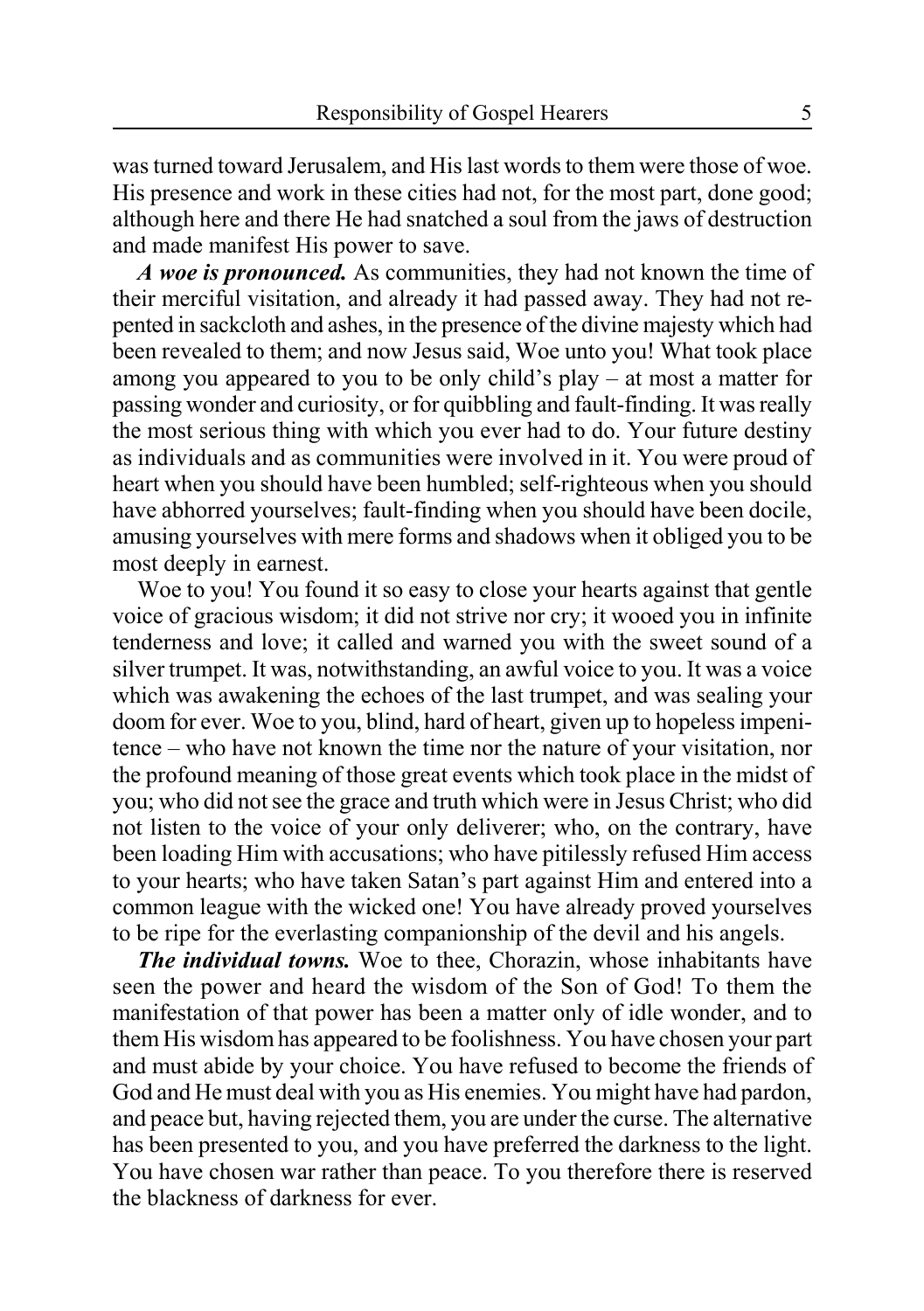Woe to you, Bethsaida! You have been greatly favoured, and your name might have been for ever a theme of praise. You were the birthplace and home of Andrew, Peter and Philip. The Lord gathered them from among you as brands plucked from the burning. You have beheld the marvellous transformation that was wrought on them. You have been privileged to see simple, wicked men made wise with the wisdom of God and visibly transformed before you into patterns and teachers of men. The kingdom of God has come nigh to you, and you have thrust it far away and have taken up arms against it. These ransomed souls have uttered in vain to you their silent, yet most emphatic testimony.

And there must be a deeper aggravation in your condemnation, Capernaum, which have been exalted to heaven. Yours is as the guilt of Jerusalem; and yours also must be its punishment. Your privileges have been greater than those of any of the towns of Galilee, and your plagues therefore will be "wonderful" (see Deut 28:59). You have been called Christ's own city, so long has He dwelt within your borders, and so often has He taught in your streets. Every spot within your walls has been made hallowed ground, and every spot has become a desecrated temple. You were the chosen field of the Lord's ministry, when He was constrained to flee from Nazareth and left it to its hopeless destiny, as if there He had sought an asylum for the truth, which the Nazarenes had driven forth from their borders.

His footsteps have often pressed the shore beside you, as He landed from his journeys across the Sea of Galilee. On that shore was witnessed the miraculous draught of fishes which was the instrument of making Peter and Andrew, and James and John fishers of men. It was in your synagogue that even a demoniac bore witness to the presence of the Son of God, and Satan himself owned the supremacy of Jesus and yielded to His power. Within your borders, on one day, multitudes were healed of every kind of desperate disease. In you a helpless paralytic was raised from his bed and walked about in renewed strength. From the place of the receipt of custom in you, Matthew was called to the noblest of all offices. In your synagogue, in the presence of the assembled people, a man stretched out his withered arm at the bidding of the Lord. Your streets have echoed to the sound of the most wonderful sermon that was ever heard. In your garrison a heathen centurion recognised the Divine majesty of Jesus and exercised a faith which should have been a pattern to all the house of Israel.

You have indeed been exalted to heaven. Your privileges have been manifold and unprecedented. The Lord has recorded His name in you, and made you a sacred city. His glory has shone upon you from above the mercy seat. And yet you have not worshipped before Him. Yours must therefore be the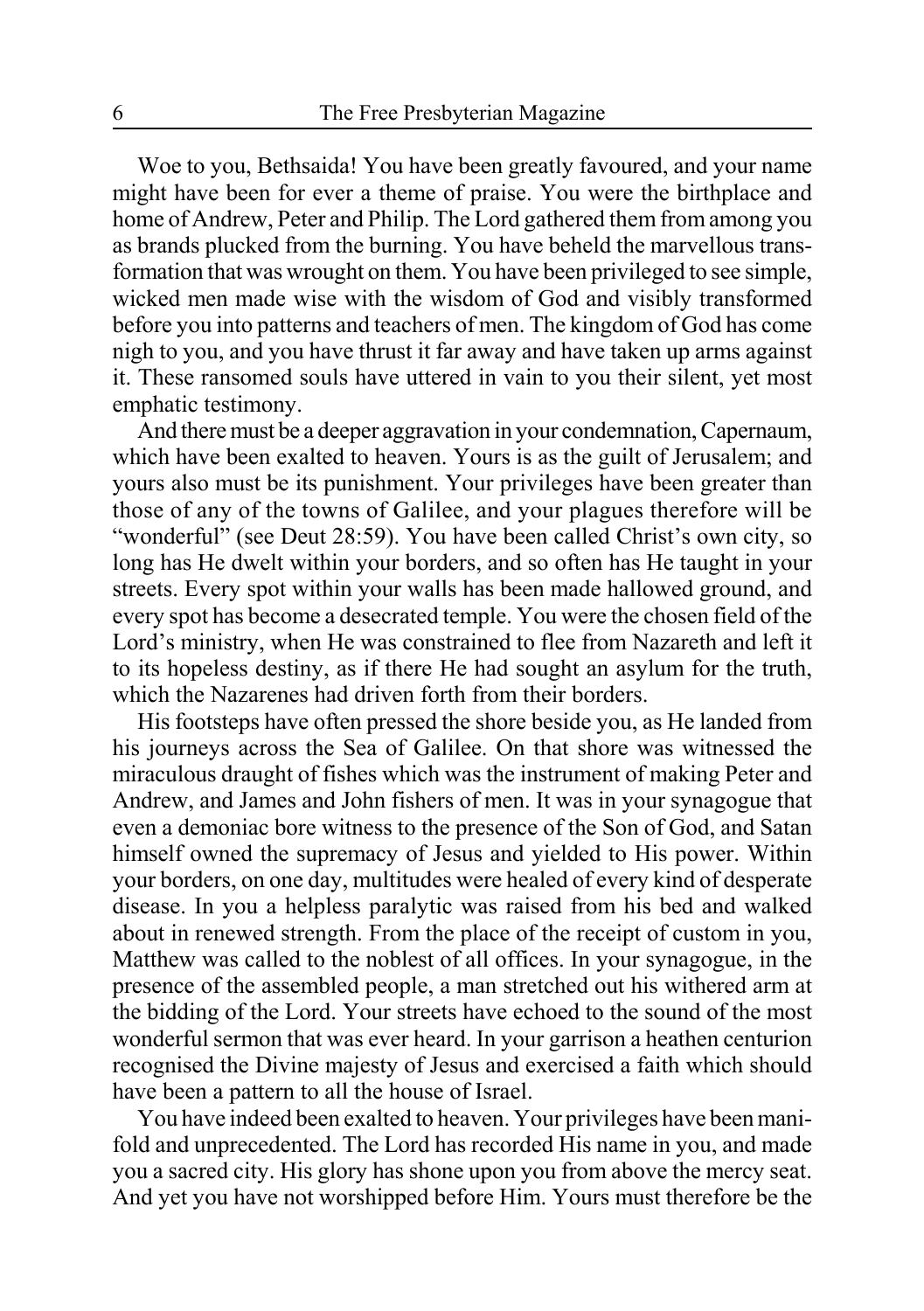lowest place, because it has been the highest. Your degradation will be as great as your elevation has been. Yours shall be the destiny of Satan, for your rebellion has been as his was. He was hurled from heaven down to the lowest hell for his rebellion, and there is no future deliverance for him. You shall be cast down to the same depth. The privileges you have abused and the opportunities you have neglected will sting you with unavailing and ceaseless regret. The hand that was stretched forth to save you will be found equally strong to smite. God's jealousy of His love being despised and rejected will kindle into the fire of hell.

*Dundee.* If all this was true of them, what shall be said of us? What end awaits us? For Jesus said with equal emphasis and truth: "He that heareth you heareth Me; and he that despiseth you despiseth Me, and he that despiseth Me despiseth him that sent Me". The voice of Jesus, in His garb of humiliation, should have been as powerful as when His word was spoken amid the thunders of Sinai. And that word, spoken by the least of His servants and messengers now, is as influential to save or to destroy as when Jesus uttered it personally in the streets of Capernaum, or on the shores of the Sea of Galilee. It is the truth spoken which proves and judges, and not the person who utters it. Has Jesus not, by that word, been present in the midst of us as He was in Galilee in the days of old? Have our privileges not been even greater than those of Capernaum? Has He not been displaying among us all the treasures of His grace? Has He not been speaking to us, as He speaks in His Word, with infinite tenderness and beseeching love, entreating and warning us with an earnestness that is appropriate to the things of eternity?

His kind works, and His wise and loving utterances, have been made known before our eyes. In this town also, as in Bethsaida and in Capernaum of old, have been witnessed those acts of transforming power by which the vile have been made noble, and the foolish made wise. Here there has been, as there was in those towns, a time of most merciful visitation. Can this time be gone for ever? This was the first town in Scotland that unfurled the banner of the Reformation. It was here that George Wishart preached and, in a later day, the godly and fervent John Willison; and, in our own day, it has been the scene of a wonderful revival. What has come of it all? Where are we now? "Whosoever speaketh against the Holy Ghost, it shall not be forgiven him."

There is nothing which gives such force and significance to the word of Christ – nothing which so increases the responsibility of those who hear it – as a manifest conversion, a sinner being brought from darkness to light, and from the power of Satan to God. The gospel has been among us, with the same manifest tokens of Divine power as were seen in Capernaum. Is the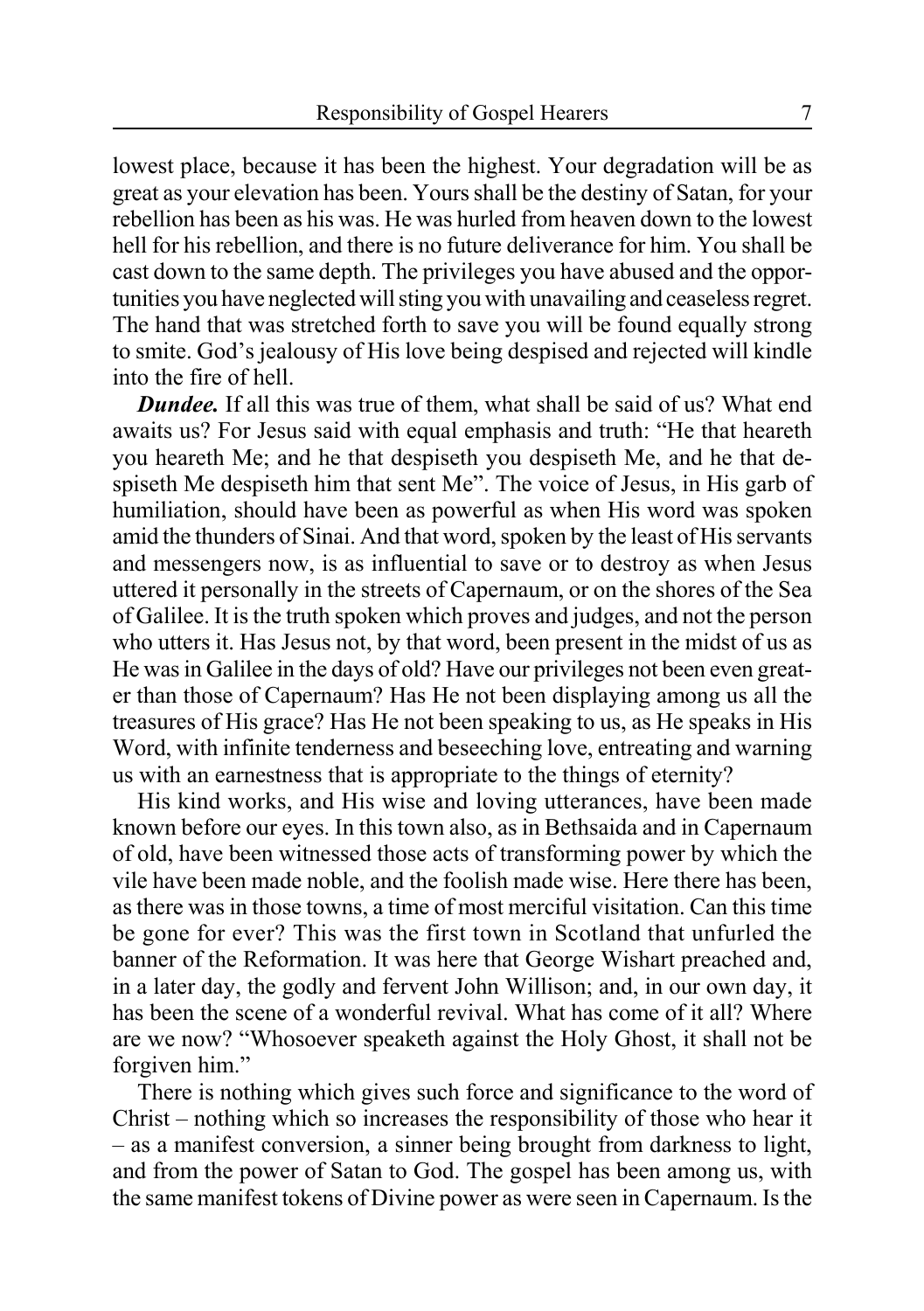destiny of its inhabitants to be ours also? Have we become so wearied of the gentle and loving voice of Jesus that, from henceforth, He will be constrained to speak to us in the wailing tones of woe? Now it is high time for us to awake out of sleep – to mark with heedful eye what is taking place around us and to ascertain our whereabouts.

*The effects on us of preaching.* What has been the effect on us personally of all this gracious ministry – of these miracles of mercy that have been wrought among us, of the earnest beseeching cry from heaven which has been so long sounding in our ears? Is it really a voice from heaven that we have been hearing? Whose are these ordinances that we observe, and whose is this Word? If it is not a delusion and a lie to say that they are God's and that God is dealing with us by them, then they are the most serious things we can possibly have to do with; the most marvellous and grandest in their nature, and the most important in their results. If this word is the Word of God – if He is speaking to us in it – is it not the most marvellous condescension and mercy on His part? Must there not be some fearful mistake on our part, if we think that we can do without it, or that we can afford to despise it?

If He who is our Creator and Judge knows that we need salvation, and has brought it thus nigh to us and offered it freely, surely it must be a fatal error to assume that we do not need it, or at least that we do not need it now. He knows where we are going, and what is to be the end of our course; and He never sends us a message too early. "Today, if ye will hear His voice, harden not your hearts." Are you wiser or more powerful than He is? Can you avert His judgement when it comes? When He invites you, can it be safe to refuse? When He draws near, can it be safe to close the door against Him? It is with Him that you really have to  $do$  – not merely with me, and these outward ordinances. You are not dealing with mere dreams and speculations. You are not hearing a voice whose echoes only serve to induce a deeper slumber of the soul. The Lord is here, in that Word through which He speaks to you and warns you. Will you dare to turn your back on Him and say, I will have nothing to do with Thee?

*Warnings.* The trumpet of woe has already been raised to His lips. Do not let its tones of despair be heard, pronouncing your doom. Rather turn your eye, and look on the face of that meek Lamb of God, Immanuel, in whom is the fullness of the Godhead. Picture Him to your minds as He is described in this Word of His, which endures for ever. What depth of patient love there is in His eye, what tenderness in the tones of His voice, what eloquence of passionate earnestness as He stands between you and the gates of hell, entreating you to turn back! What power there is in that arm outstretched to save and what willingness to save to the uttermost, what grace has been poured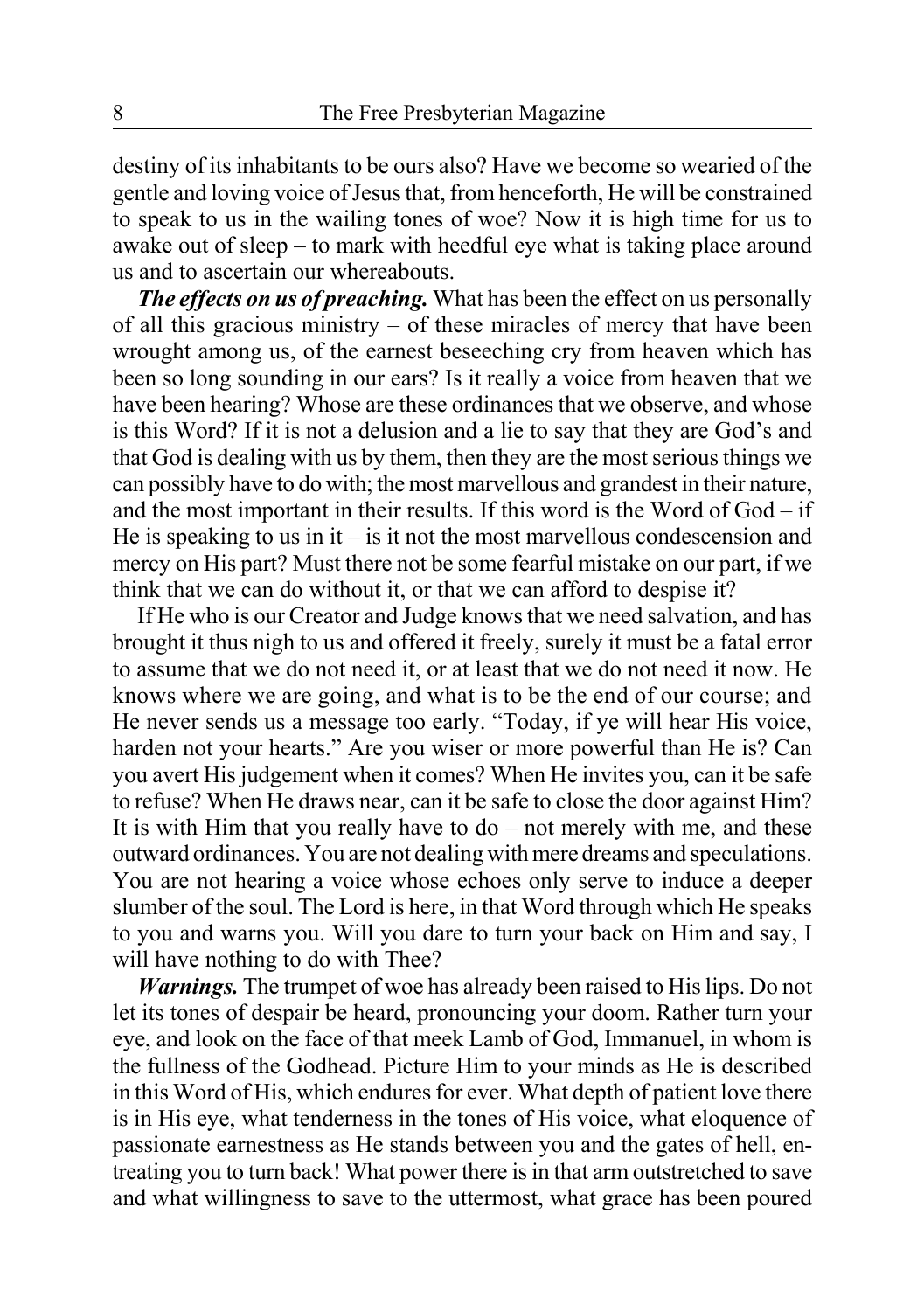upon His lips and what patience is stamped on that sorrowing, pitying countenance! Has He not for days and years been standing near you, restraining you from rushing upon inevitable perdition? Can you think that, after all, there is no real danger, that He has been imposing upon your fears and seeking to awaken them without cause? Can you believe that the danger is not imminent, when He has come from heaven to shield you against it?

If so, you must believe Him to be a blasphemer and a liar. I beseech you to cast off the delusion that you are dealing here with mere forms and words, and to lay to heart that it is the Lord who is here dealing with you, that He is speaking to you as really as He spoke in Capernaum, and that His word is as full of everlasting issues. It is with the Lord that you have to do here – even the Lord who, if you will not hear Him and lay His word to heart, will surely send a curse upon you.

Jesus baptized the apostle of love with the name, Son of Thunder. Nor was the name inappropriately bestowed, for there is something terrible in love. It is the most majestic and far-reaching of all emotions. It has a double voice – gentle as a breeze at evening, and loud and impetuous as the thunder. It lies at the root of the fiercest and most destructive resentments. And the wrath of the Lamb is the most terrible thing in the universe. When we look back on the past and contemplate the man Christ Jesus, trace His footsteps and listen to His voice, is there not something awful in the fact that His voice has this double key? "Come unto Me," He says, "all ye that labour and are heavy laden, and I will give you rest." And He says, "Woe unto thee, Chorazin! Woe unto thee, Bethsaida!" Alas, how infinite must have been the provocation which resulted in this change of tone! But the provocation was given, and the judgement did not tarry.

Now He is the same yesterday, today and for ever. He will not always strive with your unbelief. His word today is, Come; but His next word to you may be, Woe unto you! "Because I have called, and ye refused; I have stretched out my hand, and no man regarded . . . I also will laugh at your calamity; I will mock when your fear cometh." "Consider this, ye that forget God." There is nothing incongruous or inconsistent in the fact that your rejection of His message of love and mercy should be the herald of unparalleled judgement. For in such rejection there is not only the deepest guilt, but it inevitably has a most hardening and corrupting influence. It is to prefer the false to the true, darkness to light, Satan to God. It is deliberately to renounce all that is redeeming in love and mercy, and to ripen the soul for an undone eternity. Take heed then what you do. "See that ye refuse not Him that speaketh." "Kiss the Son, lest He be angry, and ye perish from the way, when His wrath is kindled but a little."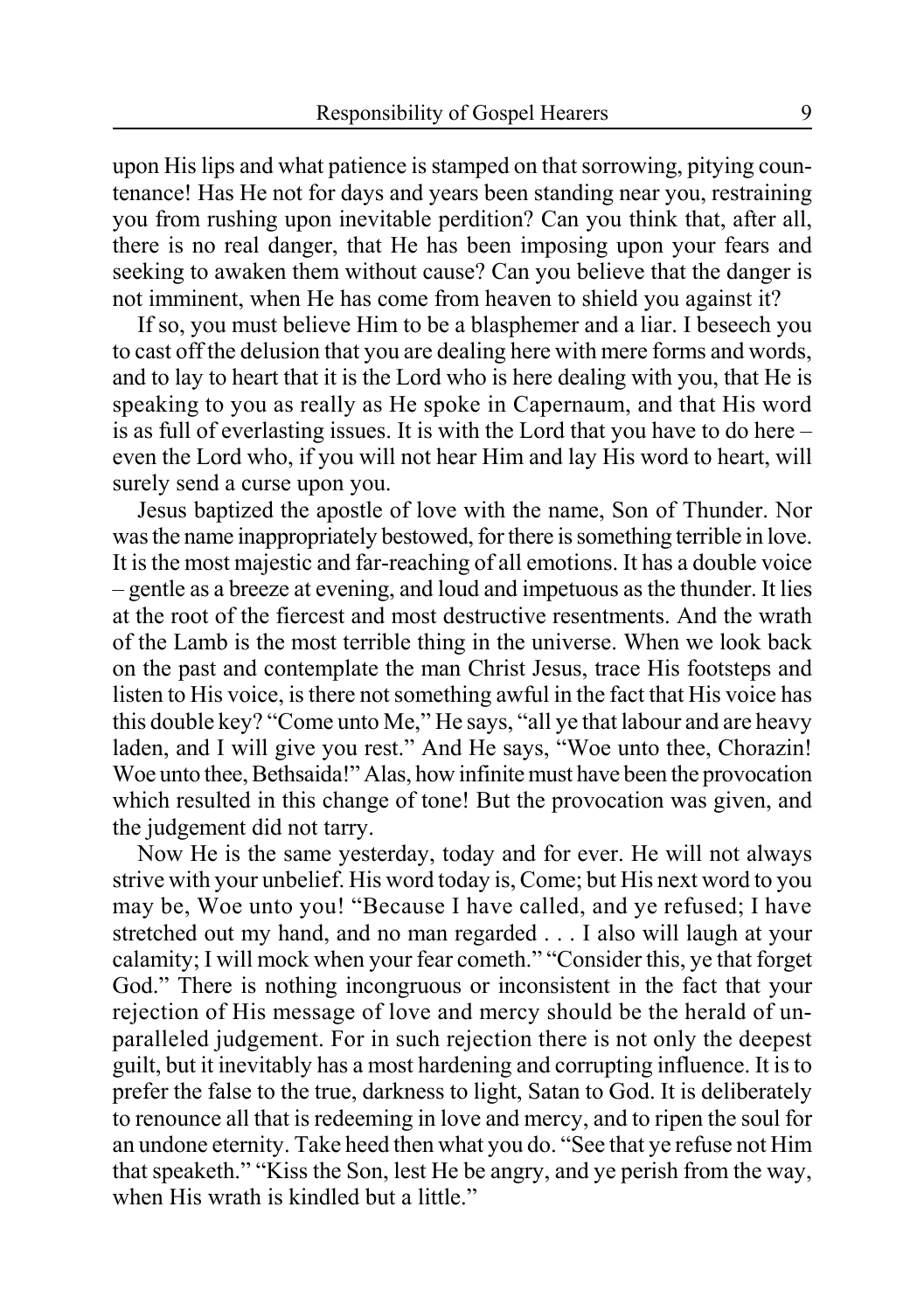What does the attitude of Jesus towards you now mean, and His gracious intervention? It means that you are doomed to perish, that you are children of wrath. If it was not so, His whole work and word would not be relevant. The revelation of the Saviour is the surest and the most emphatic proof of the estimate which God has of your state. Do you adopt that estimate as your own and believe that you are under condemnation and need to be saved?

Alas, the secret of your indifference, just as in Galilee of old, lies here. You believe, as Eve did, the deceitful word of Satan, when he whispered in her ear, "Ye shall not surely die". But to believe that lie, although it may at first appear to be comforting, involves terrible consequences. It implies the abolition of God's law, the dethronement of justice, and the everlasting dominion of sin. It leaves you without a tribunal to which to make an appeal, and without a God to rectify the fearful wrongs that oppress and torture humanity. To believe a lie is always a deadly thing. To believe this lie is most fatal of all. There is a righteous God and an unchangeable law. And as surely as that is so, you are under the curse of that law. Is it safe for you to remain in that position? No, is it not the maddest infatuation to prefer God's wrath to His love, and woe to peace? You cannot escape from being under His government. You cannot evade His judgement.

*The call for repentance.* Is it not best then to come to a reckoning with Him now? What does His Word demand of you? It is repentance – that you turn from sin to God. When Jonah was sent to Nineveh to save it from destruction, his message to the people was, Repent. When John the Baptist preached to the multitudes who sought him in the wilderness, he had the same message to deliver. This also was the message which Jesus delivered. Everywhere he called men to repentance. "If the mighty works had been done in Tyre and Sidon, which have been done in you," He said, "they had a great while ago repented, sitting in sackcloth and ashes."

Repentance then is your first and great business. It constitutes the very evil and danger of your condition that you have loved sin and have forsaken God. Your only safety lies in loving God and forsaking sin. Your greatest sin, and the root of all the rest, is forsaking God. He is the only good; and all goodness is in fellowship with Him. Without that fellowship you become the prey of all wickedness and delusion. And herein is manifested the grace of the gospel. It is not merely a gracious saying, "Return, ye backsliding children". It is a word in the hands of a Mediator, who comes to restore the fellowship which we had lost; who is a daysman between us and God, able to lay His hand upon us both. In Christ, God has already united Himself with manhood, and in man's nature He is commanding and entreating you to come to Him. He proclaims to you that He has taken the curse upon Himself and made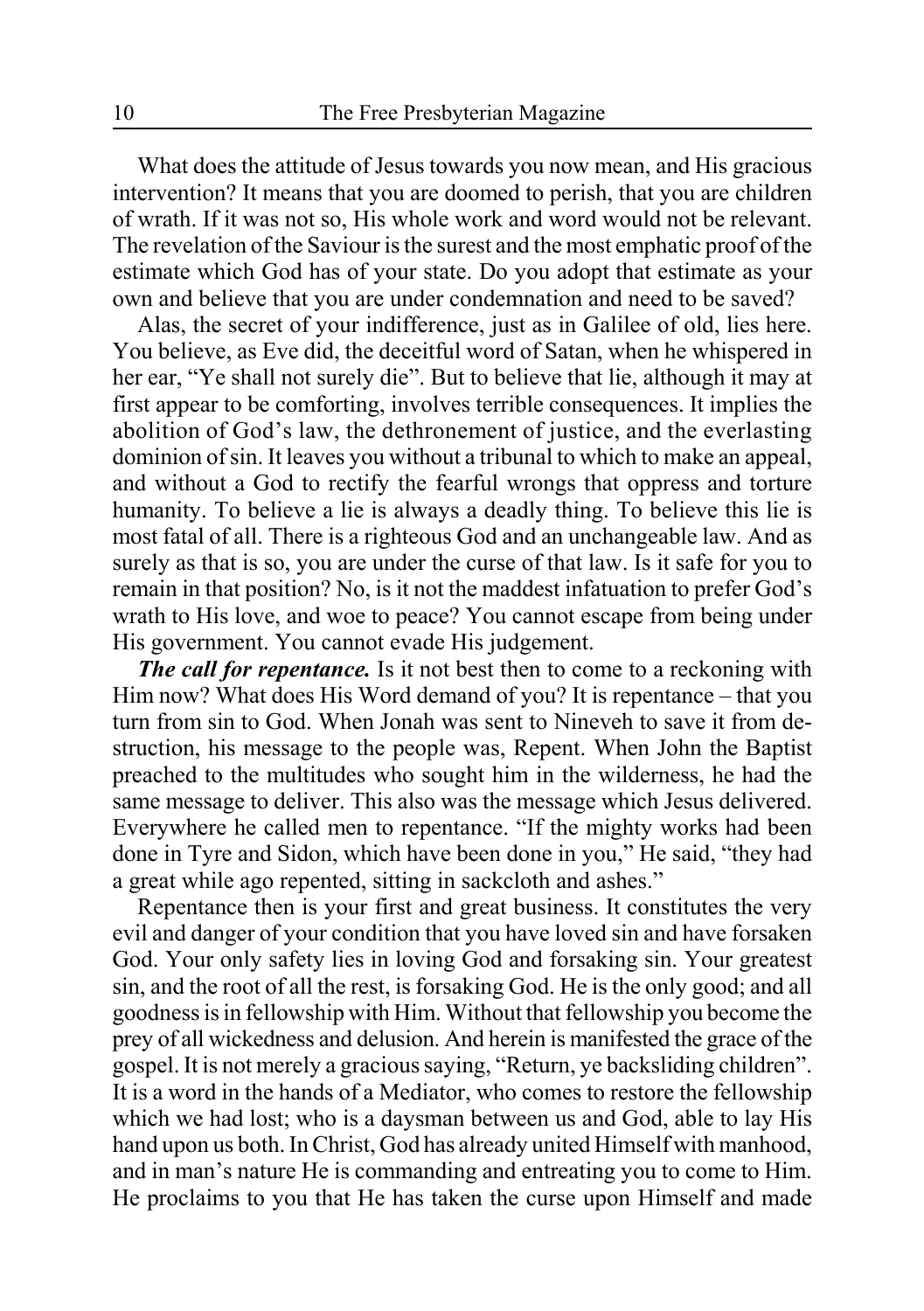peace by the blood of His cross. And He stretches forth His hand to draw you within the embrace of the Father. If you lay hold on that outstretched hand, you find a reconciled God, and for you there is no more curse or death.

*The effectiveness of the gospel.* Dare you refuse this offered grace? Alas, we need not put the question. The cities of Galilee refused Jesus Himself, although He spoke to them as "never man spake", and entreated them to come to Him. We know, when we now speak in His name, that there are many who will refuse, who will cleave to their sin till it destroys them, who so hate God that they will not accept His grace. In spite of all argument and demonstration, they will remain uninfluenced. It is now as it was of old. There is something terribly humbling and alarming in Christ's ministry, when we consider its lack of success. If He could not persuade men, who is there that can? What hope then is there in this work of ours, and what possibility of success? None other surely than that which the prophet had when he was sent to preach to the dry bones. And yet his was a very successful mission. At his word there rose up an exceeding great army of living souls, for the breath of the Lord passed upon the ghastly skeletons.

Out of these doomed cities of Galilee also, Jesus gathered the precious firstfruits of a glorious harvest. He who sends us with His message does not send us on our own charges. With Him is sovereign and resistless power, and He will be glorified in the salvation of sinners. Christ shall see His seed, and shall prolong His days, and the pleasure of the Lord shall prosper in His hand. By His knowledge He shall justify many. Come then from the four winds, O breath, and breathe upon these slain. Let Jesus see of the travail of His soul and be satisfied. Even when the trumpet of woe is being sounded, let these anticipate the coming doom, and hear His voice and live.

### David Ross  $(5)^1$

### *Rev Ewen MacQueen*

Years have now elapsed since what was written on David Ross appeared in *The Free Presbyterian Magazine* but this is not due to lack of desire to complete the narrative; yet as the old saying puts it, the lame horse will eventually reach the mill. We hope the Creator will give us this further opportunity to place on record the life of David Ross as we knew him in his last days on earth.

<sup>1</sup>This article completes a translation, by Rev John MacLeod, of an account of the life of David Ross, Dornoch. This final article originally appeared, in Gaelic, in volume 23 of *The Free Presbyterian Magazine*.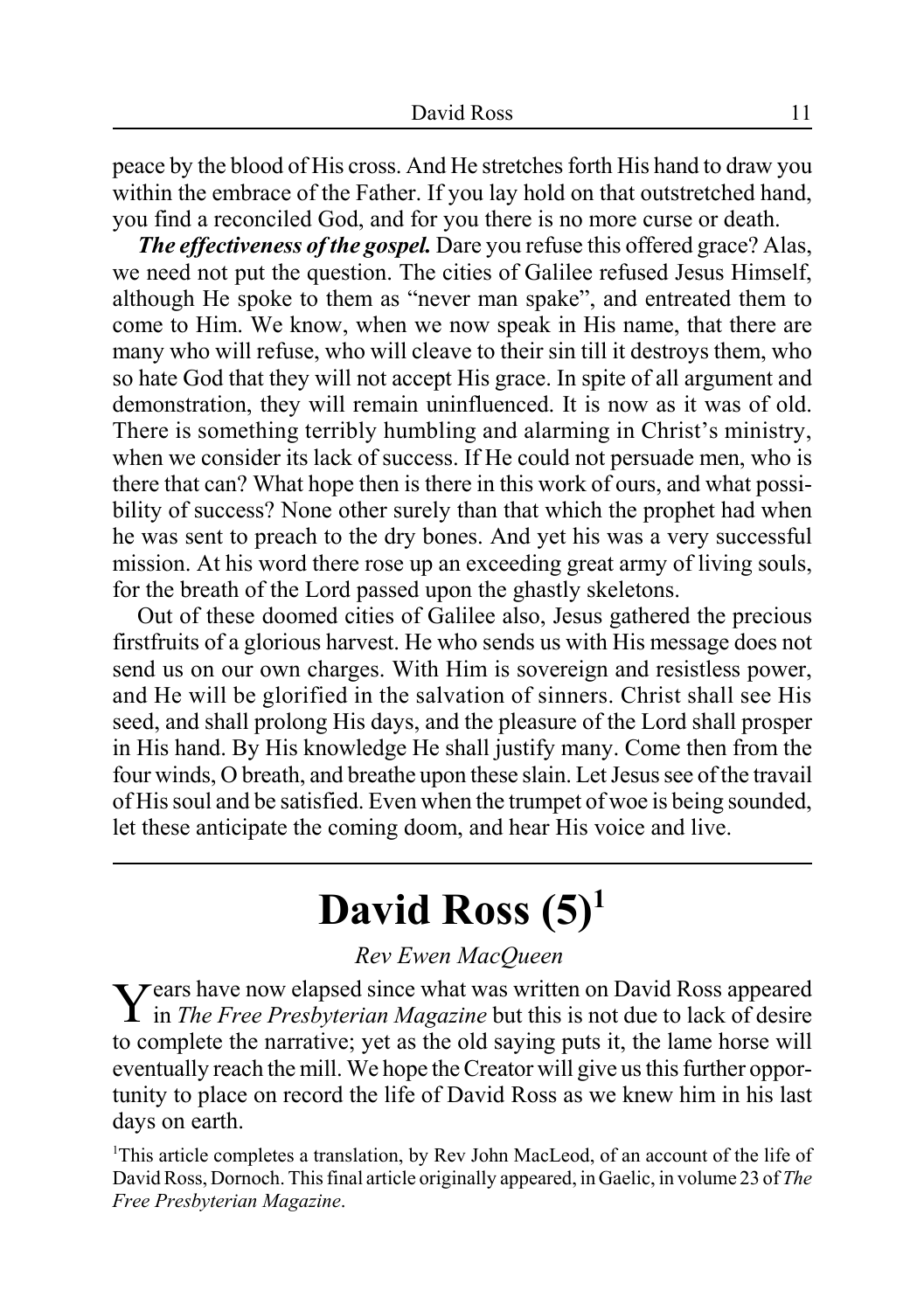We previously mentioned that his natural eyesight failed years before his end. But although the eyes in his head failed, the light that the Holy Spirit placed in his soul did not fail. The nearer he came to the end, the more his godliness became apparent. There was not a day or a night that he was not thinking and speaking of Christ and of that home prepared in heaven, and it was evident to everyone that his concern for the cause of God was growing daily. The ministry of the Church was increasingly a concern to him every day. He was wont to say that if there was even one among them that was not faithful, there was the danger that he would take them aside from following and defending God's cause on earth. It would be an injustice to his memory to withhold what he said to me when some ministers departed from the foundation that the divines contended for at the time of the Reformation. We were going together to a catechising meeting at Altnabathaich and on the way he turned to me and said, "What is your opinion of those that left us?" To this I answered: "I do not like to say much about them".

David replied, "I believe that, but we cannot but be thinking of their action. I was sitting at the fire in my own house one or two nights ago and a verse of God's Word came to me: and this is the verse: 'He that diggeth a pit shall fall into it; and whoso breaketh an hedge, a serpent shall bite him'. Because of my blindness I could not see where it was written, but it was found for me. It was in connection with those that left us that these words came to me and I began to consider what the hedge was that they had broken. They broke the unity of the Church they were in, without cause; they broke the vows which they came under and it is my opinion that, if the Lord's portion is in them, the serpent of a guilty conscience will bite them before they leave this world and, if not, it will be the worse for them – they will be bitten in eternity. And if I went to Edinburgh or to any other place where any one of them is, I would prefer to listen to one of those who did not take the step that they took than to go to listen to one of them."

No one that knew him could charge him with speaking hastily; he would not give utterance to anything that he had not given careful consideration to beforehand and it was evident to the day of his death that his attachment to the truth of God was greater than to any creature of his acquaintance under the sun.

His ability to converse was not much impaired before his death, but the outward man was failing, as he would say himself: "The Creator was kind to me: He keeps the doors open. But as He takes away my strength, He takes away my appetite for bodily sustenance." We used to go and see him twice a day when he lost his ability to go to the house of God. We always found him meditating on the truth. There was a young girl in the family where he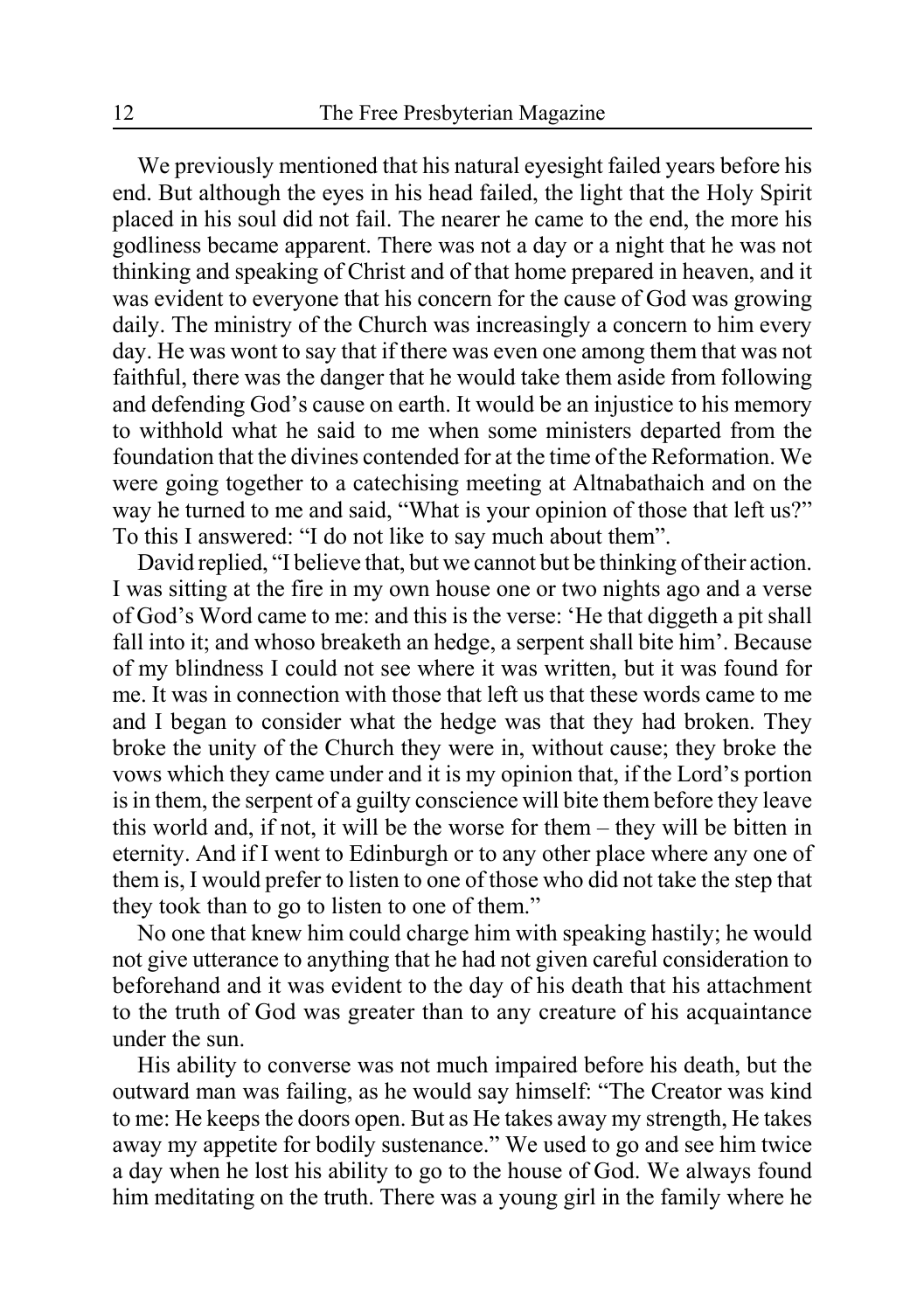lived and he would ask her to sing when the others would be away attending the public means of grace.

Over the last few weeks of his life on earth it was indeed edifying to be beside him. Always in his prayer there was discerned a longing to be home. Often he was heard saying, "Beloved, wilt Thou not come". Now and again he would say, "Are you there?" And when we said we were, then he would say, "Have you ever known one who has waited as long as I have for the post to come?" It was said to him at some hour, "It will not be long, David, until you will be taken home". To which he replied, "O, great is my fear! But the Almighty was good to me throughout my day and my hope is that He will not now forsake me." When someone would come in to whom he was not close and he was told that such a person was present, he would say, "There was a day when there were many with whom I had more of a bond, but now I like to meet those with whom I have had less of a bond".

He himself would quote from the chapter that he desired to be read to him and often he would name the book and the chapter. One particular day when we went into his room he cried, "Are you there?" And when we said that we were, he gave utterance to these words: "A certain portion is before me and if only I had light on it! You will find the word before me in Revelation and the fourth verse". I understood that it was the first chapter of Revelation that he meant and because of his impaired hearing I put off my shoes and lying on the bed behind him, we read the portion to him. When we came to the end of the fifth verse and we read these words to him, "Unto Him that loved us and washed us from our sins in His own blood", he lifted up his two hands, his countenance lit up and he began to preach, and in our opinion it would be good if preachers of the highest order would have the view of the glory of Christ's Person and His finished work that this holy warrior had lying on his back, battling with death; that death which for him was without sting – through faith in the Captain of salvation, who was made perfect through suffering.

From that time until his soul parted from his body, he remained in this wonderful frame of mind. The saints that had gone to their heavenly home were before his mind, and in accordance with the custom in Sutherland at funerals, and over which David himself often presided, he would call upon people to pray until the body would be carried away. "Angus Gray from Lairg", he said, "you will lead in prayer", and when he received no answer he said, "Is he there?" When it was said to him that he was not there, he answered, "The end came so suddenly that the people were not aware of it".

He remained in this heavenly frame of mind until the Most High, who graciously rules, removed his soul from its clay tabernacle. This is how David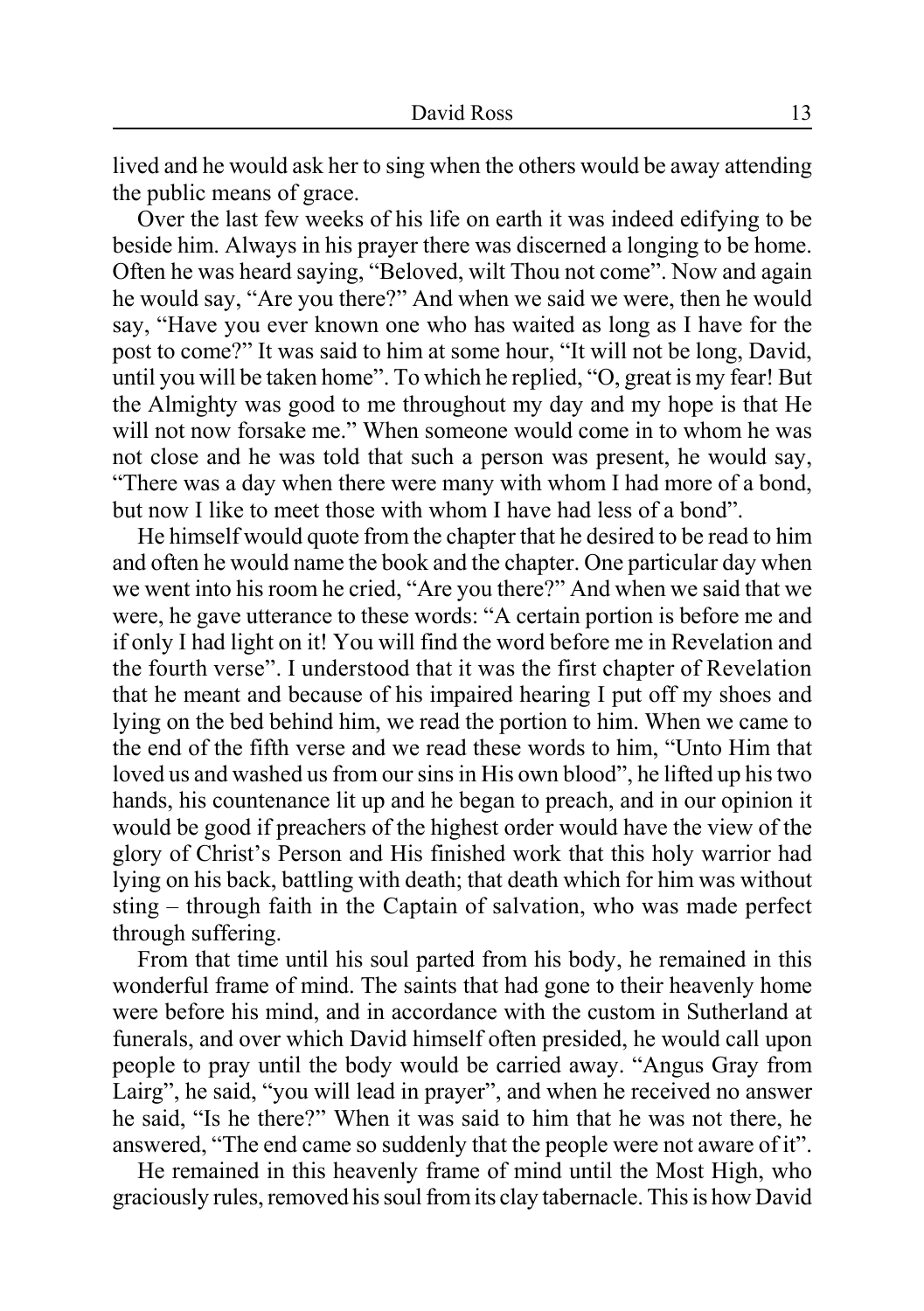Ross came to his end. This is how that "noble youth", as his friend Angus Murray used to describe him, finished his journey on earth. In bringing this account of it to an end, it is not excessive to say: he was comely in countenance; wise and holy in conversation, savoury in his walk, looking up to the Son of God.

It would be good for the Church in her courts that the Lord would yet raise up those to whom we may look for guidance in the way of truth until the end of our course in this world, without giving offence to men, without harming the Word of God – to be as David was in his day, who brought to task those that erred, encouraged the sheep of the flock that were heavy with young, tender-hearted towards the lambs and a careful drover of those that were heavy with young. The lamb would receive his portion of milk, the sheep would receive portions of truth coming out of his mouth: O young beloved children, seek [the Lord], as David Ross did when a boy, while watching over the flock. The question, "Whose are you?" was to have a long-lasting effect on him and, to the end of his life, he remained of unblemished character. And if the young of the country where he was for a season valued the truth, it would cleanse them from the loathsome disease of sin that cleaves to us and which shall bring punishment at last if we are not cleansed from its guilt and pollution, in the fountain opened in the Person of the Son of God.

Many a day we were happy in the company of David and Angus, but now, since they departed, our thoughts follow them. If God spares us, our expectation is to produce a book which will place on record the lives of David and Angus; that is, if the world would give me the opportunity which I do not now have. Although I do not regard myself able or worthy to place on record the words and works of these men, they are worthy of being remembered and being found among those of whom it may be said that "the righteous man's memorial shall everlasting prove".

# The Gift of God<sup>1</sup>

### *W K Tweedie*

Romans 6:23. *The gift of God is eternal life through Jesus Christ our Lord*. How earnest is the God of the Bible that sinners should be assured that all we enjoy is a gift from Him! Man is constantly claiming; God as constantly sets that claim aside and offers all as a gift. Is it received? Then God is glorified, and self-ruined man is laid in the dust. Eternal life is a gift.

1 Taken, with editing, from Tweedie's volume, *Glad Tidings of the Gospel of Peace*.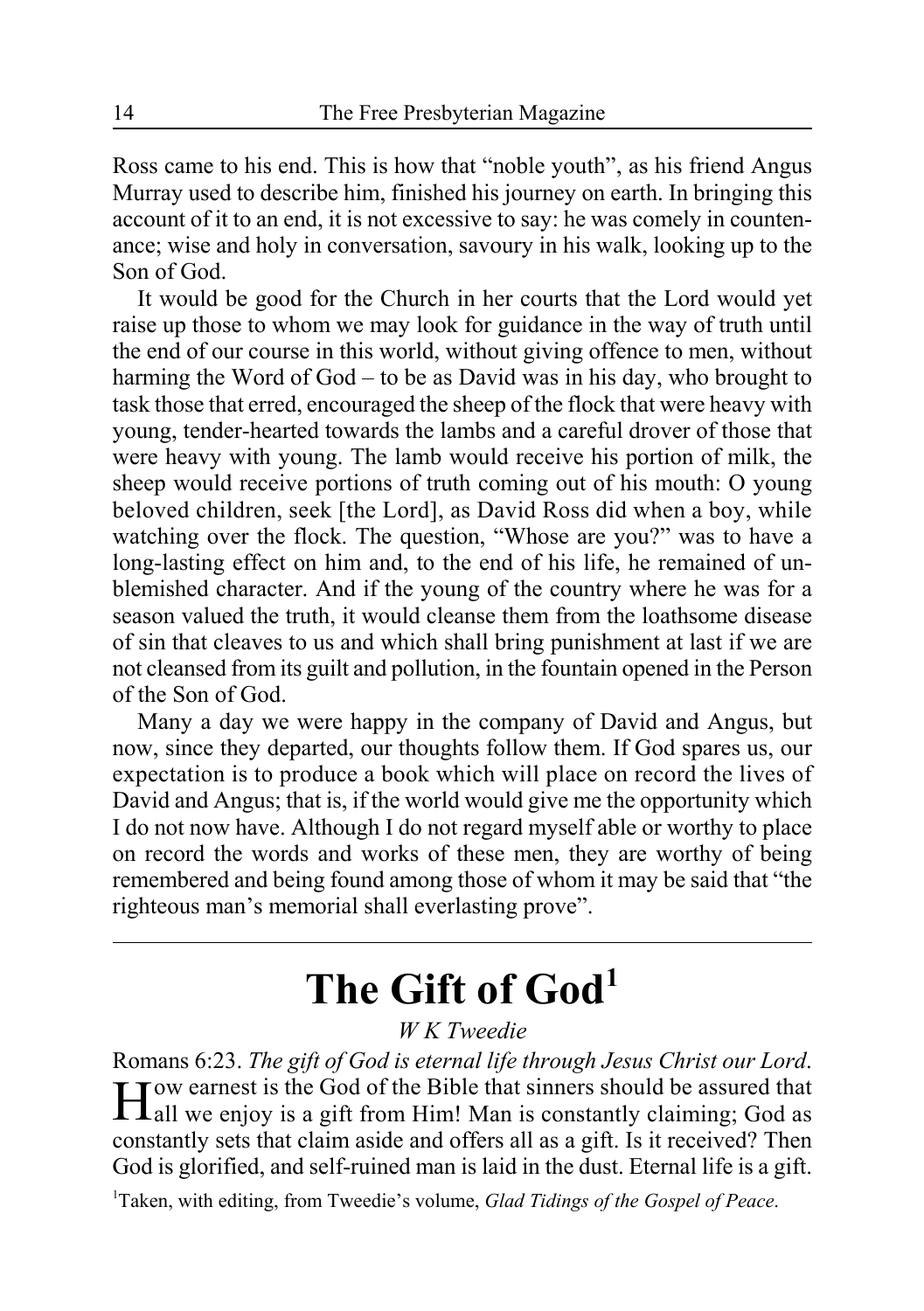Faith is a gift. The Holy Spirit is a gift. The Saviour is God's unspeakable gift. The privilege of suffering for His sake is a gift. Mercy is a gift. Peace is a gift. Pardon at last, as well as all that fits us to enjoy it, is a gift. And by the constant repetition of that truth, the pride of the self-righteous soul is reproved; the claims of men for God's favour are disowned; they must submit to be saved by grace or never be saved at all.

Now, when the soul clearly discerns that truth, it begins to be happy for the first time. As long as the idea of merit, or deserving the favour of God, haunts the soul, it is wretched and harassed by legal fear. It never can be sure that it has done enough or repented enough or suffered enough. But when the gift of God is received – when man perceives that the only thing he can deserve, and the only wages he can earn, is death – pride is hidden from him, and he begins to rejoice in the unspeakable gift. Rejoice then, my soul, that eternal life is to be obtained for the taking.

God offers. Do you welcome? Christ has purchased; grace bestows. Are you waiting to receive? Then go in peace, your faith has made you whole. The second death has no more power over you; the original curse is repealed, or rather it is exhausted by the Saviour for you; and your blessedness, now and for ever, should be to rejoice in Christ Jesus and have no confidence in yourself.

How strange if the world was to continue in darkness after the sun has risen! How strange if the earth was to continue frozen and the forests leafless, after the warm sun of spring and summer bids them put on their beauty! And can it be less strange for the soul, visited, redeemed and saved by the Son of God, to walk only in sackcloth – in the gloom of Sinai, not the sunshine of Zion?

## Looking to Jesus<sup>1</sup>

### *Mary Winslow*

 $26$ *July 1828*. Awoke with distressing thoughts about —. As soon as I was  $\Omega$  without preparing  $\Omega$ my mind for prayer, as some are enabled to do, I brought my need directly before Him. My heart was troubled, and I told it to the Lord. I did plead with many tears that, as He had given His Son to die for me, He would not with-

1 Taken, with slight editing, from *Life in Jesus: A Memoir of Mrs Mary Winslow*. Copious extracts are given from her diary, from which this is an extract. She lived from 1774 to 1854 and was noted for her godliness. She was the mother of Octavius Winslow, several of whose books have been reprinted during the last 60 years; he wrote his mother's life.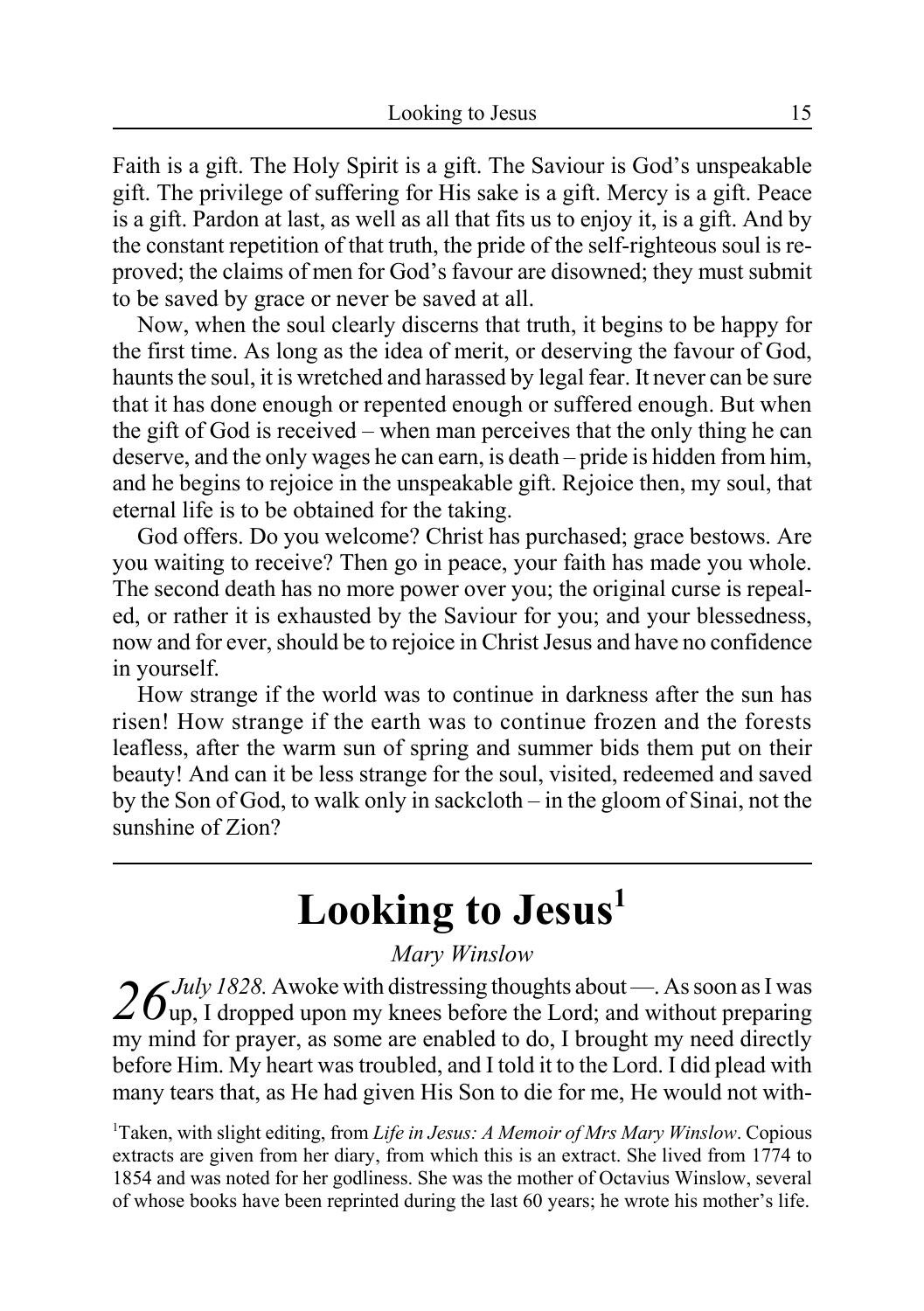hold the lesser blessing, and impart to — all that grace he so much needed to preserve him from the ten thousand snares that Satan would lay for his unguarded feet. This is the only way I can get on. When trials press upon my mind I must arise and carry them to God. To whom else can I go? I would not often tell the dearest friend in the world what passes in my mind; but I can disclose it all to Jesus! I can and do unbosom myself to Him whose compassions fail not, and who remembers I am but dust; yet pities and loves me better than I love myself. Had much more comfort and openness in prayer in the family last night. Felt the Lord very near, and eternal things all-important.

*August 2*. Yesterday was dear —'s birthday. I felt happy at the birth of my son, but that happiness was trifling, although all that a fond mother could feel, in comparison to what my heart experienced at the hour of his spiritual birth. I truly did travail for him a second time, that Christ might be revealed within him the hope of glory. O the gladness of that moment! Angels united in a mother's joy. The Church below, the Church above – all, all rejoiced; and Christ was well pleased to see the travail of His soul. May He, who then made Himself known to him as his Redeemer, be graciously pleased to pour into his heart the rich blessing of His grace, and fit and qualify him for great usefulness in His blessed cause. Give him, O Lord, humbleness of spirit, and stamp Thine image deep within his inmost soul.

I increasingly feel that this is not my rest; it is polluted. Go where he may, rest where he will, trials and crosses await the Christian. O for faith – a constant, abiding faith that keeps a steady eye within the veil, where our tempted, tried and afflicted Saviour, now triumphant Conqueror, is seated and ever lives to make intercession for His dear people, who are following His footsteps! What a sore trial is the working of pride within the heart! I have had to conflict with this enemy of late, which I had almost thought was quite gone.

Heard an excellent sermon from the Lord's sent servant, Mr Evans, from the words, "Tell me, O Thou whom my soul loveth, where Thou feedest . . . ". He was, as usual, most sweetly experimental. It was chiefly to the church, though he did not forgot to address sinners.

Have had much exercise of mind and deep searchings of heart. Some new lesson in the school of Christ is daily – no, hourly – to be learned; some hidden evil to be felt; some new enemy to be encountered; some fresh, precious views of Jesus to be obtained. O how lovely, how good – exceeding good – is Jesus Christ to unworthy me! He is enough to satisfy my soul. When disappointed in what is created and I turn with a sickening feeling from the world to Christ, I find here no disappointment; here is fulness of joy, an ocean of love, a heart to feel and sympathise, an eye to pity, and a power,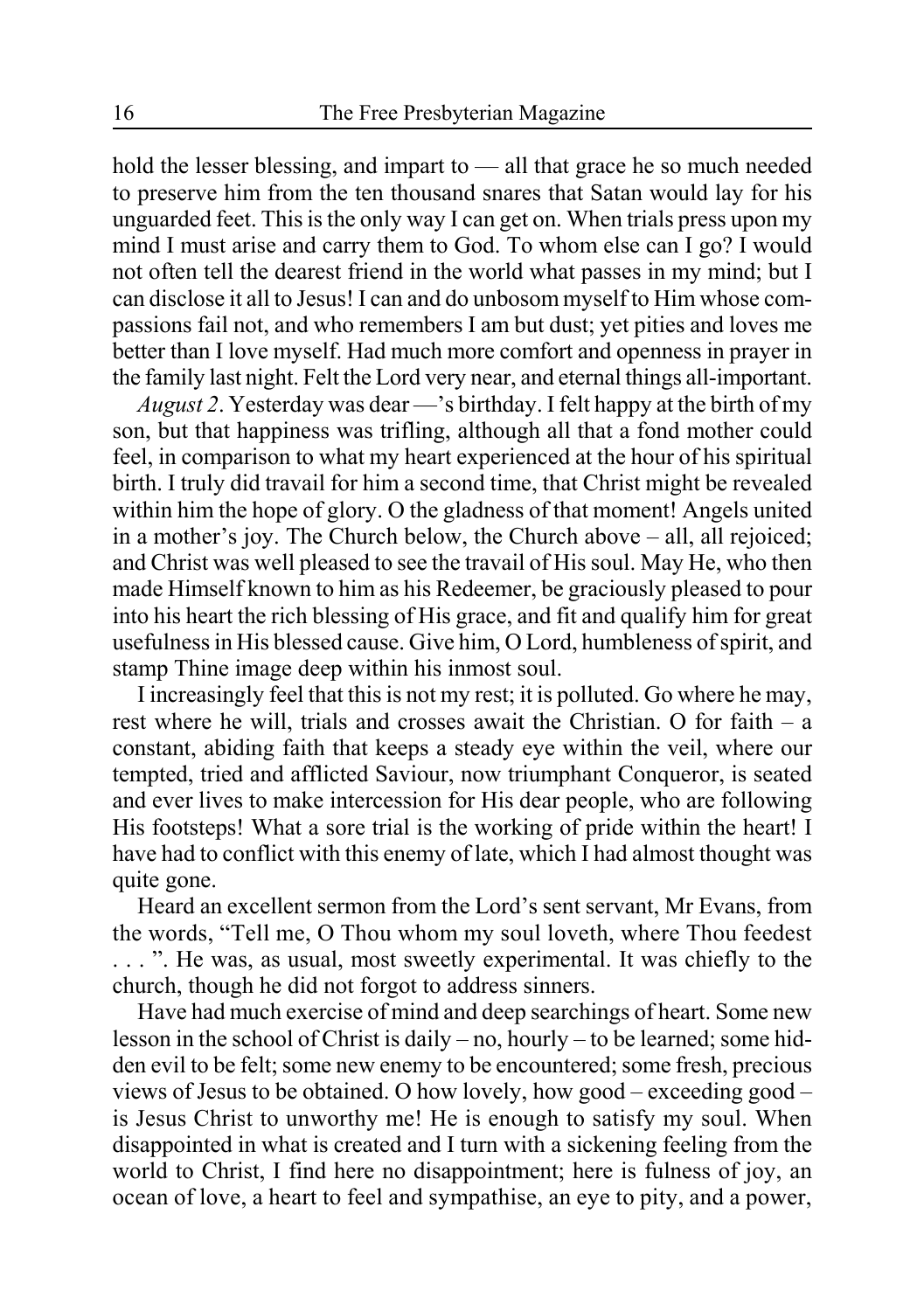an infinite power, to supply all my needs, to comfort my drooping spirits, to refresh my fainting heart, and fill me with joy and peace in believing. Jesus is an all-satisfying portion, and He is thy portion, O my soul.

Had an interview yesterday with Mr Evans. I pray the Lord to bless it. In the evening went where I need not have gone, and found the conversation of some professing Christians a great snare to my soul. Have need to pray. O Lord, not only lead me not into temptation, but hedge up my way, though with thorns and briers, that I go not into it. O the sad levity and trifling of some, even of the ministers of Christ! I am aware of the same evil in myself, and by those things lay up material for bitter repentance. On my return home, had to go to the Lord for fresh pardon, humbled in the dust. But, for ever blessed and adored be His name, to me He is love. I feel today a sweet tenderness of spirit; and while reading in the family, my heart was drawn out by faith to Christ and could not but speak of Him to my children.

Mr —, a professed minister of the gospel, has been here and has just left with — to see —. I wonder what business a man, declaring himself sent of God to lead poor sinners to Christ, has to do with the sights and shows of this perishing world. How can he exhort his flock to live above the world and all its vanities, while he himself is going after them?

As good Mr — says, it is our duty to have our eyes shut and our ears stopped to everything that is not a step in that ladder that reaches from earth to heaven. I cannot understand some Christians, and they do not understand me. I may be wrong; but when I read, "Come out from among them, and be ye separate"; "Love not the world, nor the things that are in the world"; and many other such solemn exhortations, with so many exceeding great and precious promises to the overcoming Christian, I am satisfied of the way a believer in Christ should walk, and have only to regret I so often wander from it myself. Dear Saviour, keep me near, very near Thy blessed self. Shelter me under Thine almighty, protecting wing, till the storm of life is past. And O, in infinite mercy, remember the dear lambs of the flock, and suffer them not to wander from Thee. Let them feel their own weakness and take hold of Thy strength.

Feeble in body, but very happy in the Lord, a sweet, contented, childlike spirit, looking upward and feeling, as well as knowing, that God is good. His name, to my soul, is Love. Had a delightful open view, as it were, while engaged in family prayer, of the glorious work of the all-sufficient atonement and sacrifice of the Son of God. Tears flowed while I thanked my God, and my children's God, for this most precious covenant of grace, for my interest in it, and the sweet assurance I have that some of them also have an interest in it. Blessed, for ever blessed, be His most precious name.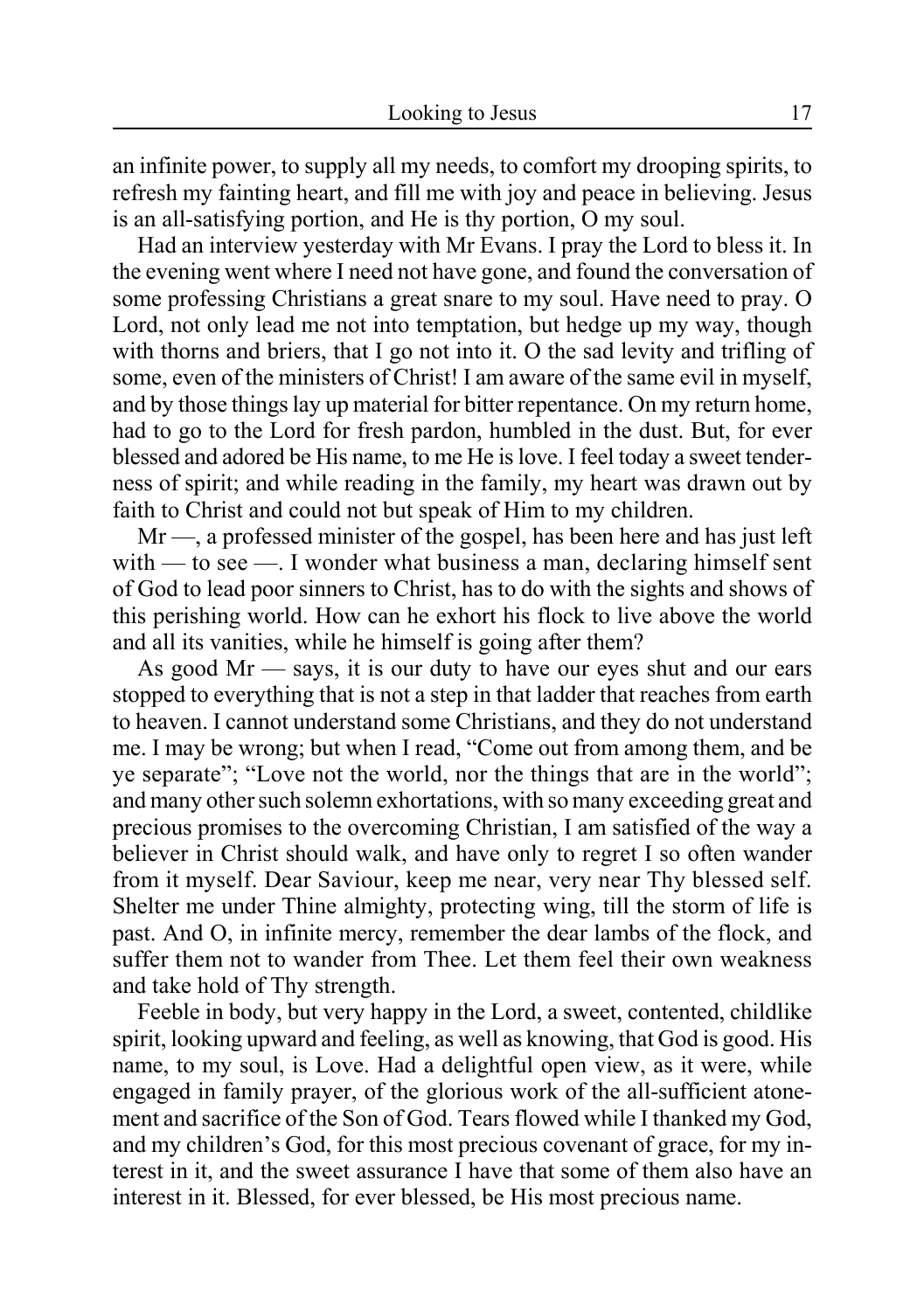I am not well, and this tabernacle seems daily to decay. Be it so; it shall be raised again at the last day, fashioned like unto His glorious body. Christ's own resurrection is the earnest given, and I know that my Redeemer liveth to fulfil His engagement. My soul rejoiceth in Christ my Saviour. Often the enemy whispers to me – when I feel a holy nearness to Jesus and my soul is very happy – that some trial is near at hand. Lord, I desire to trust in Thee, in whom is all my hope and my salvation. My children are Thy children. Blessed be Thy name for that. Help me to say, Thy will, not mine, be done. I cannot do this without the special influence of Thy Spirit.

*September 1.* Took possession of my pew yesterday at John Street. May the Lord, in His rich mercy, make this step a blessing to me and to my children. "The steps of a good man are ordered by the Lord." Had to contend, while in the house of God, with a wandering spirit; felt it impossible to keep my mind stayed upon the precious truths I heard, or attempted to hear. O how the world, with all its cares, crowds upon the poor pilgrim, even in his most solemn moments! He would fain say, Abide here, and I "will go yonder and worship". What a mercy that we have a faithful High Priest at the right hand of the Majesty on high, to make intercession for all – all our manifold shortcomings, sins and transgressions.

Rev Mr W— called this morning, and mentioned that, after an unsuccessful attempt to obtain a curacy, he received a letter from his wife, saying that she had discovered that a servant had robbed them, and that she had decided to dismiss her. Mr W— wrote to say that she had better keep her for the present, as he did not have the money to pay her the wages due to her. A few days after, he returned home and found his family much tried by the girl, who had refused to remain and had gone to a neighbour's alleging, as a reason for leaving, that she would not be paid for her services. In addition to this trial, a bill came from a tradesman, demanding immediate payment. They had no money. Mr W— felt his character as a minister was at stake in a village where everything was soon known from house to house.

In this dilemma and distress they knelt down and laid their case before the Lord. In the morning the postman brought a letter. On opening it, it was found to contain a £10 note in a blank cover. This paid all demands and left a surplus on hand. O that men would praise the Lord for His goodness to the children of men! He came to relate to me this remarkable providence. My heart felt refreshed and my faith strengthened by this sweet manifestation of God's kind remembrance of his poor servant. It is good to walk by faith; to feel dependent for all and to come to Him as little children for all we need.

*September 5*. Find that many of my difficulties and trials – I dare not call them afflictions – arise from quarters where one least expected them. O Lord,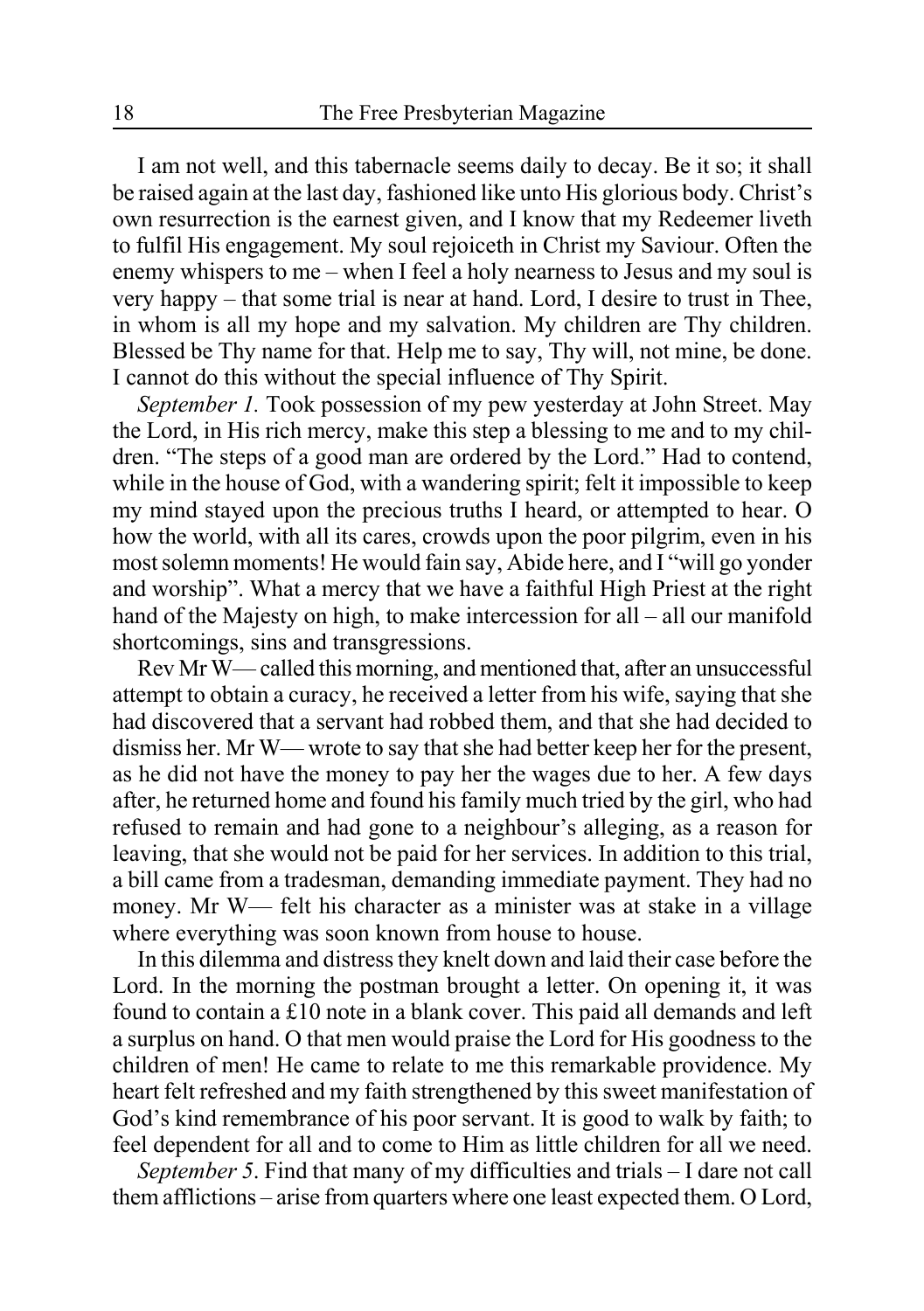help me more and more to cease from man, whose breath is in his nostrils, and to expect nothing but evil from an evil world. Yet these are but little trials after all. They do not wring the heart; they may grieve and wound, but nothing more. I think I know what afflictions are – yes, the deep waters of affliction too. Bereaving providences: the joy of my heart, the companion of my youth, the father of my children, cut down as with a stroke! Dwelling in a strange land, surrounded by a helpless young family, the enemy suffered to buffet my almost-defenceless soul, the very foundations of my faith trembling beneath this flood of tribulation – these are afflictions! I was in the furnace, but the Lord stood by. Since then I have been enabled, upon my knees, amidst floods of grateful tears, to thank Him for those very afflictions that I then thought would bring me to nothing.

*September 8*. Have much cause to be humbled. Why does every little disappointment affect me so much? I feel truly I am a sinful creature, unable of myself to think a good thought. Never, never did sin appear so hateful, and my own nothingness so great, as yesterday at the table of the Lord. Felt something of a broken heart. I wept much, but still my hope was in the Lord, and did look up, like the wounded Israelites, to the cross of Christ. Lord, my help is alone from Thee. Strengthen me with might in the inner man, and let not my enemies prevail against me. O the hidden evil of the heart, unknown and unfelt, until the Spirit of Christ sees fit to reveal the depths of iniquity that are there. It is a sickening view; and were it not that Christ Jesus came into the world to save sinners, I should lie down in utter despair.

*September* 18. How has my heart been pained today from what it has felt of evil within! How much I often discover contrary to the Holy Spirit of Christ! Today has been one of sore conflict – the spirit lusting against the flesh, and the flesh lusting against the spirit; so that I have been obliged again and again to cry to the Lord for help from on high. Nothing but the precious blood of Christ can wash this guilt away. How soon I was ruffled today! And now could weep – yes, and do weep and shall weep – for it. Lord, forgive me for Jesus' sake. O for a sanctified heart! Lord undertake for Thy unworthy creature and come not into judgement with me. Look upon me in the face of Thy dear Son, and when Thou lookest, forgive.

Account no sin little; Satan will tell you such a sin is a little sin, that thereby he may induce you to the commission of greater. But whatever some sins may be, considered comparatively, yet no sin, absolutely viewed, is little. Mind, O mind, there is no little God to be offended; no little law to be transgressed; no little hell to be punished in. And ponder this: that he who makes no conscience of avoiding these sins, which are less than others, will, if mercy prevent not, come at the length to make conscience of no sin. *Robert Shirra*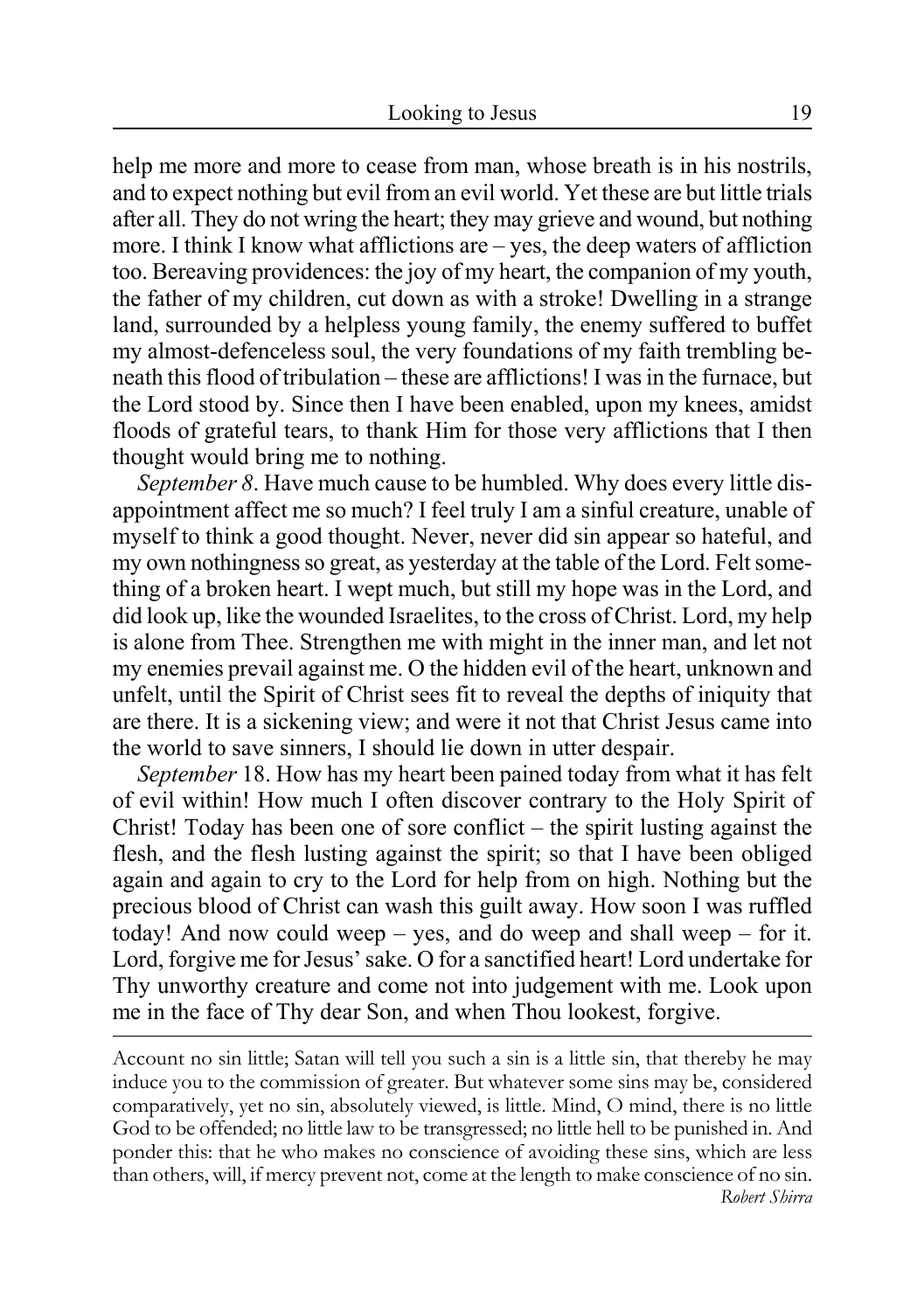### **"Mysteries" in the New Testament (1)1**

*Rev D W B Somerset*

The word "mystery" (Greek *musterion*) occurs 27 times in the Received Text of the New Testament, 22 times in the singular, "mystery", and five times in the plural, "mysteries". Christ, for example, speaks of "the mysteries of the kingdom of heaven" (Mt 13:11; Lk 8:10), and Paul describes the apostles as "stewards of the mysteries of God" (1 Cor 4:1), and declares the unprofitableness of understanding "all mysteries and all knowledge" unless one has charity. There is the "mystery of iniquity" (2 Th 2:7), and the "mystery of the seven stars" (Rev 1:20) and so on.

According to a paper entitled "A Study of 'Mystery' in the New Testament" in *Grace Theological Journal* in 1985 by Galen Wiley, there was no "comprehensive monograph" on the word *musterion* at that date, and I am not aware of any that have appeared since. The work by the evangelical Church of Scotland professor Thomas Crawford (1812-1875), with the promising title, *Mysteries of Christianity* (1874), turns out to deal with "mysterious" doctrines such as the Trinity, the incarnation, election, and the Divine purposes, rather than following the New Testament usage of the word. There is a big overlap, of course, but the book sheds little light on many of the New Testament "mysteries". The most useful general discussion of "mystery" that I have found is Richard Sibbes' "Fountain Opened" on 1 Timothy 3:16 in volume 5 of his *Works*.

The purpose of this paper is to consider what is meant in the New Testament by a "mystery"; to try to organise the New Testament mysteries in some way; and to give a brief examination of all of them, especially those that tend to receive less attention.

*1. The biblical meaning of the word.* The biblical meaning of the word "mystery" is somewhat different from ordinary usage. The ordinary meaning of the word is: something which is *difficult to explain or understand, at least at present* – something which has puzzling features for which we cannot yet account.

A biblical mystery, on the other hand, is something which was *hidden and unobserved but has now been disclosed*: "Now to him that is of power to stablish you according to my gospel, and the preaching of Jesus Christ, according to the revelation of the mystery, *which was kept secret* since the world began, but *now is made manifest*, and by the scriptures of the prophets, according to the commandment of the everlasting God, *made known to all*

<sup>1</sup>The first section of a paper delivered at the 2021 Theological Conference.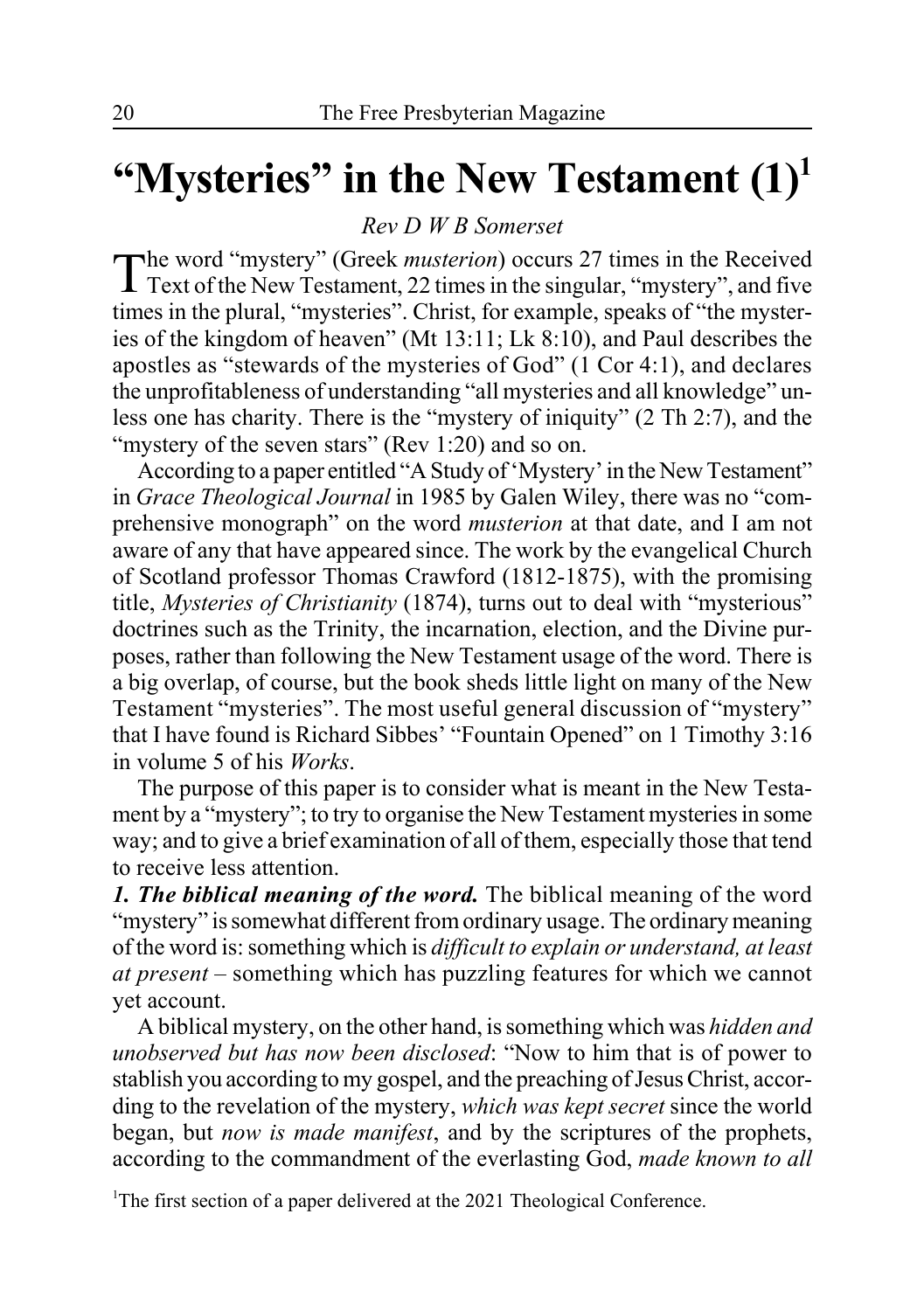*nations* for the obedience of faith" (Rom 16:25-26). So a biblical mystery is not necessarily difficult to understand intellectually, but is something that was kept secret, or largely so, by God until the time of disclosure.

Biblical mysteries have various spiritual features, the first of which is that it *takes spiritual insight to discern* a biblical mystery. It is "the wisdom of God in a mystery": "But we speak the wisdom of God in a mystery, even the hidden wisdom, which God ordained before the world unto our glory .... But the natural man receiveth not the things of the Spirit of God: for they are foolishness unto him: neither can he know them, because they are spiritually discerned" (1 Cor 2:7,14).

The natural man looks at a biblical mystery and sees very little, or even nothing, and may be very dubious about the claimed disclosure, for example the doctrine of the resurrection: "Behold, I show you a mystery: We shall not all sleep, but we shall all be changed, in a moment, in the twinkling of an eye, at the last trump: for the trumpet shall sound, and the dead shall be raised incorruptible, and we shall be changed" (1 Cor 15:51-52). The natural man rejects this, but the spiritual man sees by faith both the wonder of the Divine hand accomplishing the work and the Divine instruction intended.

A second feature, therefore, of a biblical mystery is that it has *an element of wonder*. The hand of God is behind it, and He is the God of wonders. One reason why the subject of New Testament mysteries deserves independent study is so that we do not miss any of these wonders that God has disclosed. What is the particular wonder in the "mystery of iniquity" (2 Th 2:7), or the "mystery of the seven stars" (Rev 1:20)? We shall try to think about these questions.

Closely related is the third point, which is that a biblical mystery has a special *element of instruction*. "And to make all men see what is the fellowship of the mystery, which from the beginning of the world hath been hid in God, who created all things by Jesus Christ: to the intent that now unto the principalities and powers in heavenly places might be known by the Church the manifold wisdom of God" (Eph 3:9-10).

God's purpose in sending Paul to preach the gospel was that, through the gospel and its effects in the salvation and edification of the Church, even the very angels might receive instruction in the manifold wisdom of God; and if they receive instruction, then certainly we do as well. We are not only to wonder at mysteries but to learn from them. God is teaching us about Himself and about Christ and about ourselves and about the Church, through these mysteries, and we need to give them particular attention. Ministers are "stewards of the mysteries": "Let a man so account of us, as of the ministers of Christ, and stewards of the mysteries of God" (1 Cor 4:1). One purpose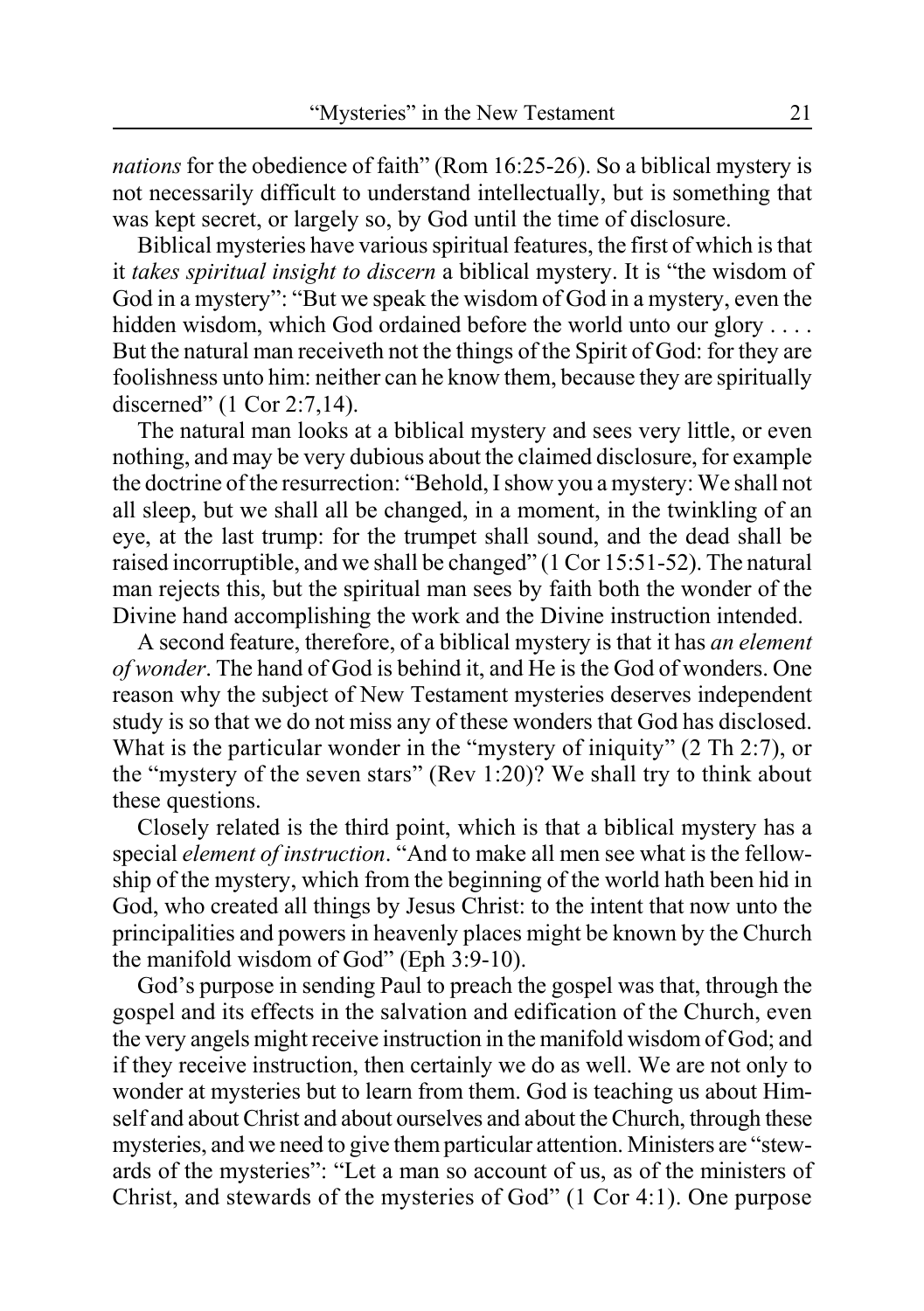of this paper is to give an "inventory" of the mysteries of God to ensure that we are not neglecting any special points of instruction.

*2. How many mysteries?* Is there one great mystery in the New Testament with many subordinate branches, or are there numerous mysteries on the same level? In his comment on 1 Timothy 3:16, Andrew Fausset (1821- 1910) of the "Jamieson, Fausset, and Brown" commentary takes the position that there are six mysteries in the New Testament: the incarnation (1 Tim 3:16); the mystery of iniquity; the mystery of marriage; the union of Jew and Gentile in one body (Eph 3:4-6); the restoration of Jews; and the resurrection. On the other hand, Galen Wiley, in the paper referred to, thinks that there is just one central mystery, with various branches.

In this paper, somewhat tentatively, we take an intermediate position, along the lines of Richard Sibbes. We view the "mystery of godliness" (1 Tim 3:16) as the great mystery, and then group all other New Testament mysteries under the six heads that Paul gives there: "God was manifest in the flesh", "justified in the Spirit", "seen of angels", "preached unto the Gentiles", "believed on in the world", "received up into glory". This organisation may be a bit forced on occasion, but, for the purposes of this paper, it does at least reduce the number of headings to something manageable. We begin therefore by considering the great mystery, the mystery of godliness.

*3. The mystery of godliness.* In 1 Timothy 3:16, Paul says, "Without controversy great is the mystery of godliness: God was manifest in the flesh, justified in the Spirit, seen of angels, preached unto the Gentiles, believed on in the world, received up into glory". Many modern writers think that Paul was quoting an early Christian hymn, and I want to come back to this view later because I think it is an important error which Satan has used to deprive the Church of some of her riches. For the moment, I would just say that this view can be rejected out of hand because it is exceedingly improbable that an uninspired hymn-writer could have expressed so many profound and important truths in so few words. The theology of 1 Timothy 3:16 is far beyond that of the early Church, barring the Apostles. In his comments on the theology of the early Church, Herman Bavinck observes that the surviving writings show how little the early Church had entered into the depth and riches of the New Testament teaching.<sup>2</sup> The development of theology, and the "quarrying" of the Bible, has been a slow process, and there simply was not the theological understanding at that stage, apart from any other considerations.

Thayer's *Lexicon* interprets "the mystery of godliness" as "the mystery which is held by godliness and which nourishes it". We suppose that "the mystery of godliness" is to be identified with "the mystery of God" (Rev 2 Bavinck, *Reformed Dogmatics*, Baker Academic, 2006, vol 3, p 253.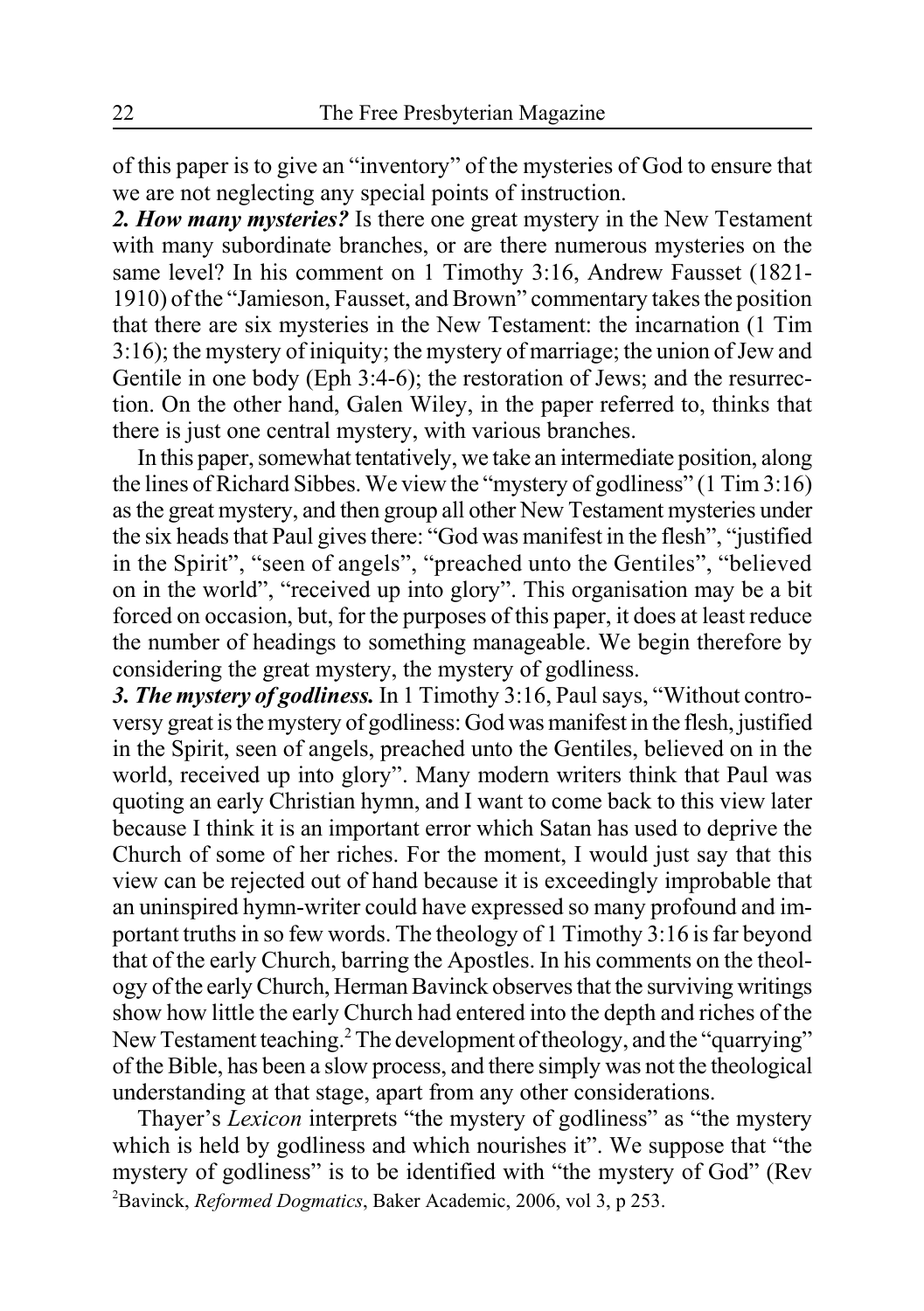10:7); and also with "the mystery of the faith" (1 Tim 3:9); but in one it is named according to its principal subject, "God"; in another according to its substance, "the faith" ("earnestly contend for the faith which was once delivered unto the saints" (Jude 3)), and in yet another according to its practical effect in believers, "godliness".

The six elements of this mystery of godliness, following Paul, are: (1) the incarnation of Christ ("manifest in the flesh"); (2) the justification of Christ ("justified in the Spirit"); (3) Christ's appearance before angels ("seen of angels"); (4) the preaching of Christ as Saviour to men, and in particular to the Gentiles ("preached unto the Gentiles"); (5) the gift of faith ("believed on in the world"); (6) the exaltation of Christ ("received up into glory"). We will consider these six elements in turn.

# **The Angels (1)1**

### *Thomas Sproull*

Included in the work of creation was a class of beings called angels; they lare frequently mentioned in Scripture. The word rendered *angel* in English are frequently mentioned in Scripture. The word rendered *angel* in English means a messenger in both Hebrew and Greek. Its application to the angels indicates one special end for which they were created.

We are taught in *The Larger Catechism* that "God created all the angels spirits, immortal, holy, excelling in knowledge, mighty in power, to execute His commandments, and to praise His name, yet subject to change". We shall consider:

### **1. The relation of angels to God as His creatures.**

(1.) *God created them in the beginning*. On which of the six days the angels were made the narrative does not inform us. But from other parts of Scripture we learn that they were among the first effects of creative power. In the words of God to Job, this is made very evident: "Where wast thou when I laid the foundations of the earth? . . . Who hath laid the measures thereof . . . or who hath stretched the line upon it? Whereupon are the foundations thereof fastened? Or who laid the corner stone thereof; when the morning stars sang together, and all the sons of God shouted for joy?" (Job 38:4-7). By the "morning stars" and "the sons of God", angels are unquestionably meant. We find mentioned "an angel of light" (2 Cor 11:14) and "sons of God" (Job 1:6).

In the address to the king of Babylon, "How art thou fallen from heaven, <sup>1</sup>The first part of a chapter in Sproull's *Prelections on Theology*, his lectures in the Reformed Presbyterian Seminary in Allegheny, Pennsylvania. He lived from 1802 to 1892.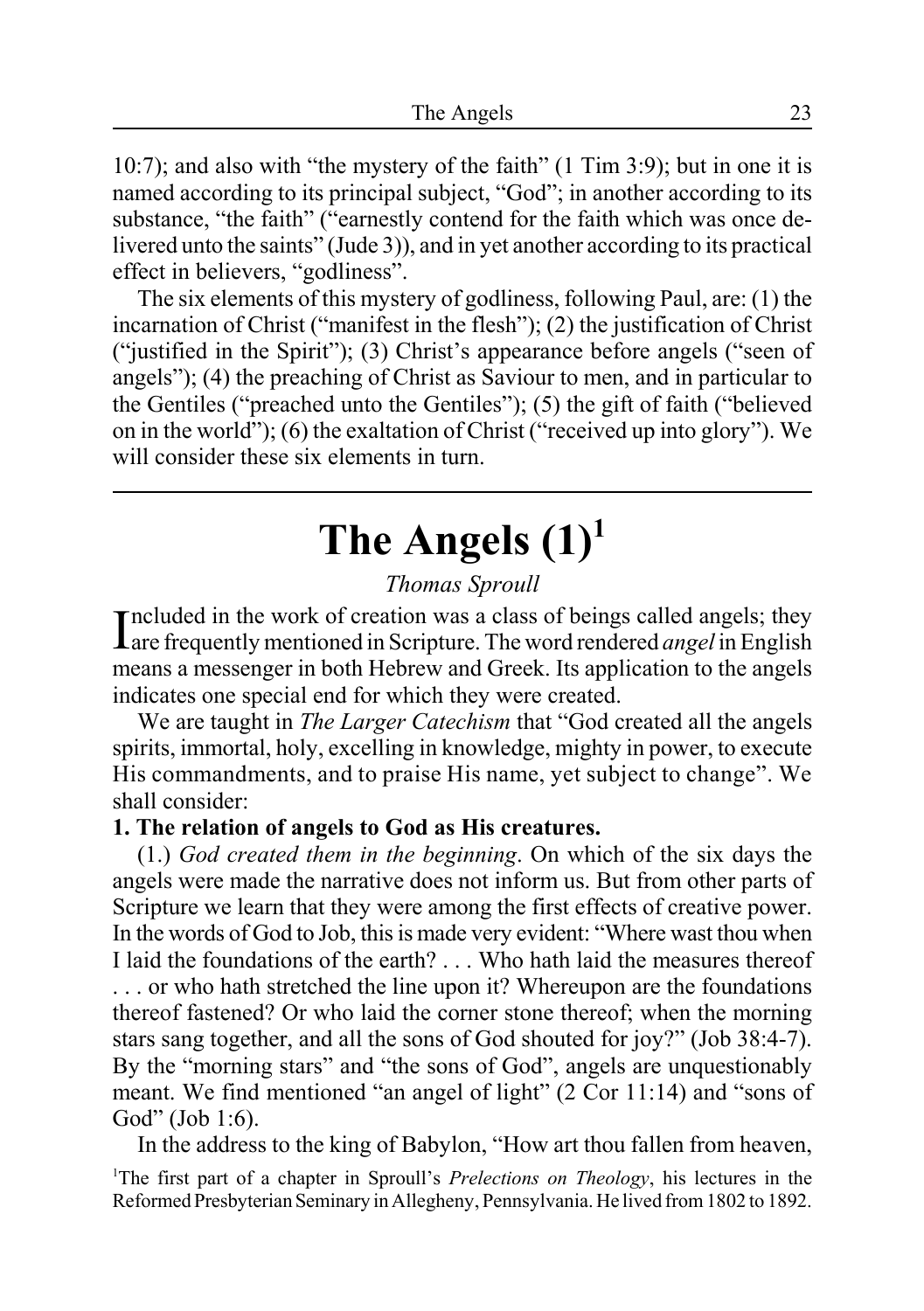O Lucifer, son of the morning?" (Is 14:12), there is evidently a reference to the leader of the fallen spirits, to whom the haughty monarch is compared. He is called the son of the morning, or morning star. Those spiritual beings called by this name were witnesses of the phenomena of the third day of creation, when the waters were gathered together unto one place and the dry land appeared (Gen 1:9). It was then that the foundations of the earth were laid, amidst the joyous acclamations of these sons of the morning. In Psalm 104:4,5 the creation of angels and laying the foundations of the earth are placed together, as exhibiting the glory of God and as matters of praise and thanksgiving. "Who maketh His angels spirits; His ministers a flaming fire; who laid the foundations of the earth." There is probability in the conjecture that the angels were created on the first day, when God said, "Let there be light, and there was light".

(2.) *God created the angels spiritual beings*. "Who maketh His angels spirits" (Heb 1:7). They have no bodily parts. "A spirit", said Christ, after His resurrection, "hath not flesh and bones as ye see Me have" (Lk 24:39). By this they are distinguished from men. But though their essence is spiritual, they are nevertheless finite and dependent.

Angels are persons. Each one of them has a personal subsistence. Personal acts are ascribed to them. They study the works of God: "Which things the angels desire to look into" (1 Pet 1:12). To the principalities and powers in heavenly places is made known by the Church the manifold wisdom of God (Eph 3:10). Angels had communion with men: with Abraham (Gen 18:2), with Lot (Gen 19:1), with Jacob (Gen 32:1) and with others. An angel was sent to Zacharias and foretold to him the birth and mission of John the Baptist (Lk 1:11); and to Mary, making known to her that she was to be the mother of Jesus Christ (Lk 1:26). By the agency of angels, divine judgements were inflicted. An angel smote the Israelites with pestilence for the sin of David (2 Sam 24:17). By an angel the great body of the Assyrian army was cut off in one night (2 Ki 19:35).

When angels appeared as men, they assumed bodies provided for the occasion. These bodies were laid aside when they had served the end for which they were assumed. It is evident that, by an act of their will, they could assume their normal condition and disappear, as in the case of the angels that were at the sepulchre of Jesus Christ (Jn 20:12).

(3.) *Angels are endowed with great wisdom*. Wise "as an angel of God" is a proverbial expression used in Scripture (2 Sam 14:20, 19:27). Free from the encumbrance of bodies, their minds act directly on the objects that attract their notice, not through the organs of sense. To them there is no process of perception. Their minds conceive immediately the subject of thought. Not only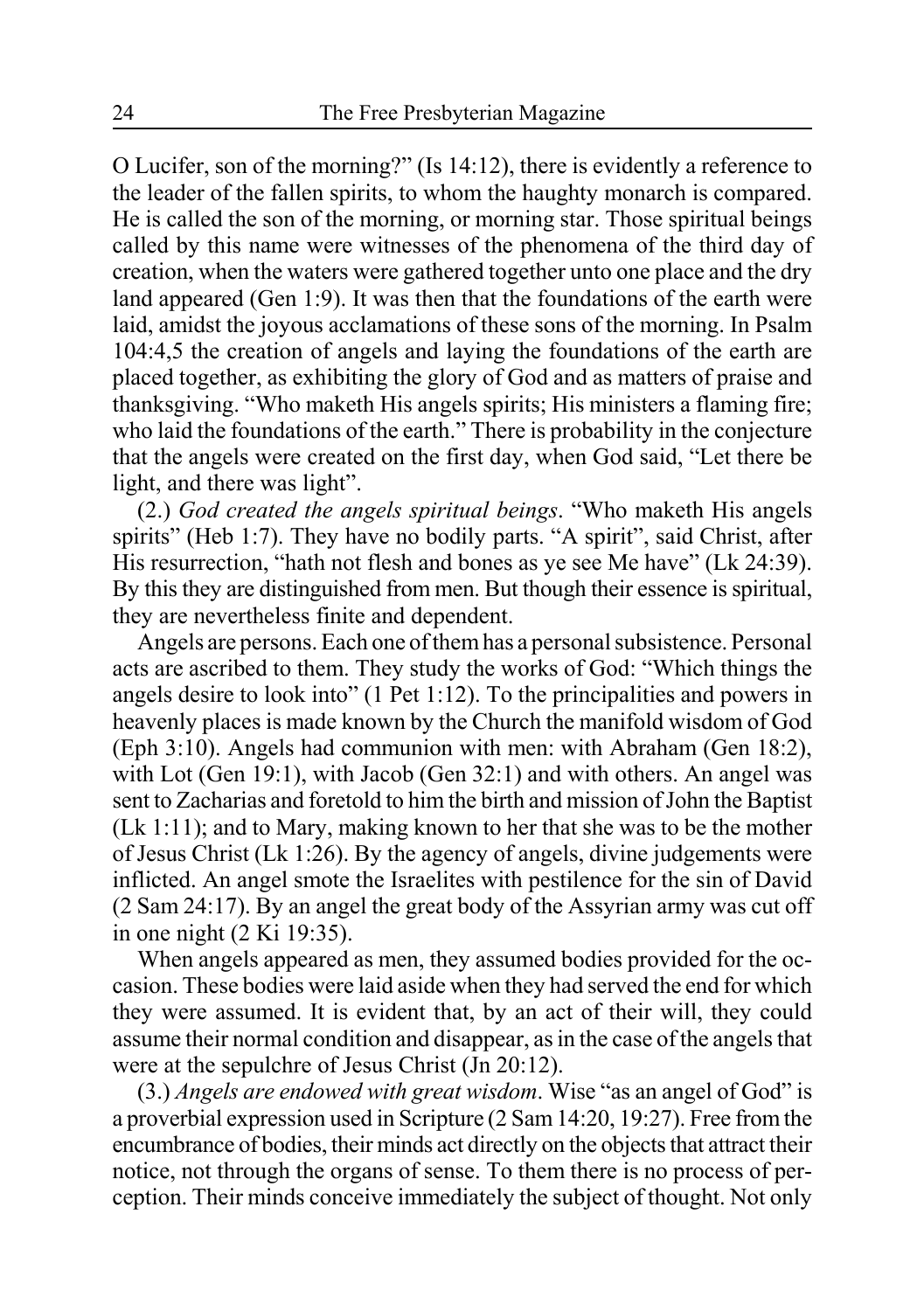are their conceptions more clear and distinct than if received through outward channels but also the knowledge received will be more enlarged and varied. They cannot forget anything and they never err in reasoning from known facts. The angel that announced to the shepherds the birth of Jesus Christ was fully acquainted with the prophecies that foretold His advent and could state with certainty that the child born in Bethlehem was the promised Messiah.

(4.) *Angels are perfectly holy*. They were created perfectly holy and they never defiled themselves with sin. By the word *holy* they are distinguished from those that sinned. "When the Son of man shall come . . . and all the holy angels with Him" (Mt 25:31). They behold the face of God, who is "glorious in holiness" (Ex 15:11, Mt 18:10). Holiness with them is not a mere negative property, the absence of sinful dispositions and desires. It is an active principle pervading their whole being, stimulating them to holy deeds. The holiness of God is the object of their highest admiration and joyous praise. The seraphim in the vision Isaiah saw proclaimed the holiness of God: "Holy, holy, holy, is the Lord God of hosts" (Is 6:3). And in the vision of John, the four living creatures are heard admiring this divine perfection. "Holy, holy, holy, Lord God Almighty" (Rev 4:8).

In contemplating and admiring the holiness of God, these spiritual beings enjoy the highest degree of happiness of which their holy nature is capable. They worship God in the beauty of holiness. In His service they are diligently employed. Preserved in their fidelity when others fell, they devote themselves with unfaltering energy to counteract the malign influence in the world of those who did not keep their first estate. Hating sin with the greatest abhorrence, they look forward with joyous expectation to the time when the kingdom of Christ shall be established in the world, and the whole "earth shall be filled with the knowledge of the glory of the Lord".

(5.) *Angels possess great power*. We read that mighty angels shall attend on the Lord Jesus when He comes to judge the world (2 Th 1:7). They exercise power, both mental and physical. They exert a vast influence over the minds of men and effect unexpected changes in the apparent course of events. In one of the visions of Daniel we have a remarkable instance of this. At the close of his prayer recorded Daniel 9, the angel Gabriel appeared to him to give him knowledge of the future. In Daniel 10:12,13, we have an account of the influence that the angel employed in the Persian court. He spent 21 days in dealing with the prince, by suggestion, to induce him to favour the Jews; this he accomplished with the aid of Michael. A mighty change was effected in the affairs of the kingdom, that resulted in the restoration of the captive people to their own land.

How spirits can put forth physical power, we cannot understand. That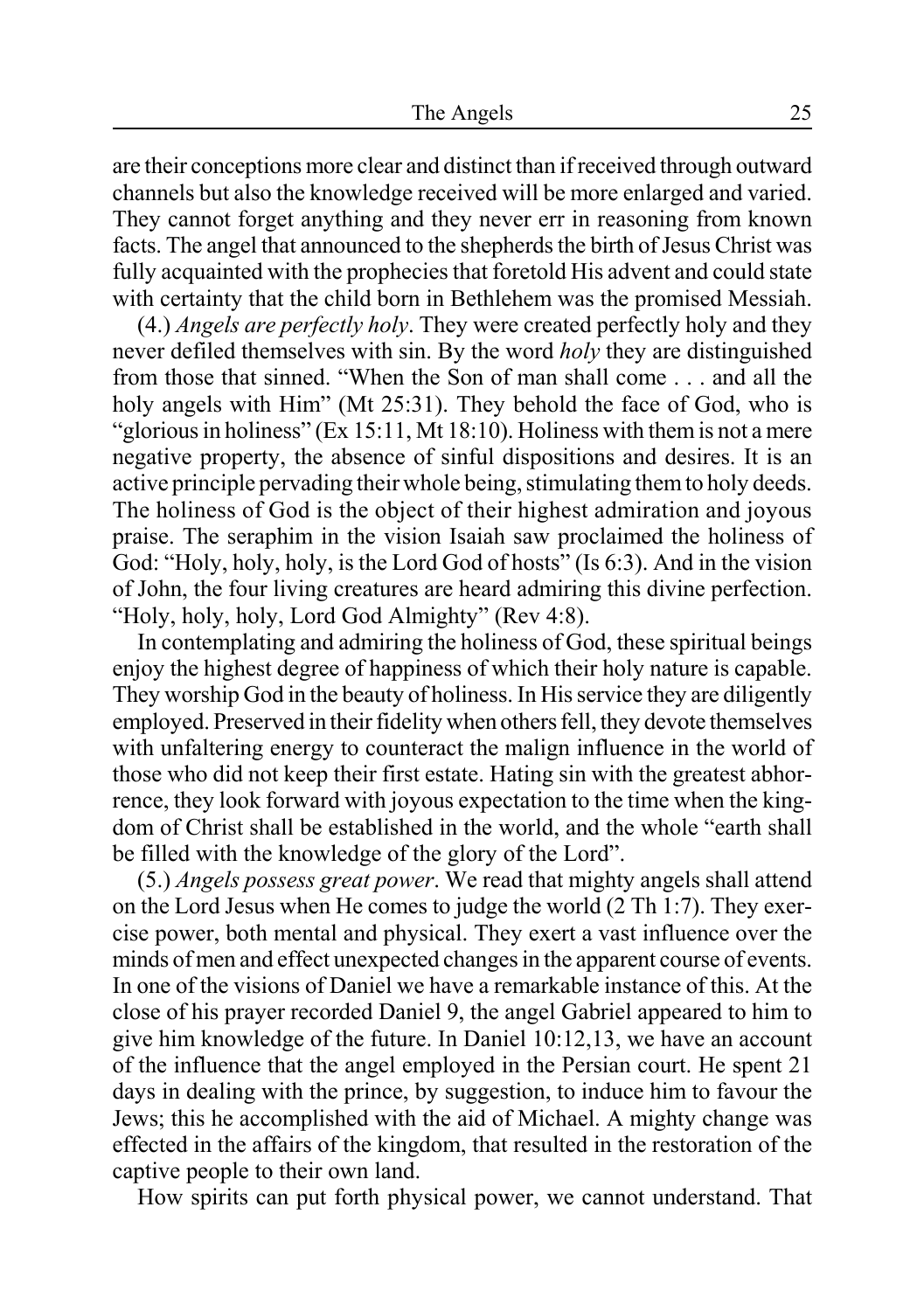they can do so is clear from instances recorded in Scripture. An angel rolled away the great stone from the entrance of Christ's sepulchre (Mt 28:2). An angel opened the doors of the prison where the apostles were confined (Acts 5:19). An angel broke off the chains from Peter's hands and released him from bondage (Acts 12:7). Their power is employed in protecting the saints from dangers. Of this we are assured by the promise of God. "He shall give His angels charge over thee, to keep thee in all thy ways. They shall bear thee up in their hands, lest thou dash thy foot against a stone" (Ps 91:11,12).

(6.) *Angels are very active*. They move with amazing swiftness. Heaven is their home. They are called the angels of heaven. Thence they are sent to all parts of the universe to do the will of God. If, as is probable, heaven is the centre of the works of God, at an immeasurable distance from the earth, with what inconceivable speed must they traverse the intervening space to perform the errands on which they are sent! We are informed that the angel Gabriel, "being caused to fly swiftly", came to Daniel "about the time of the evening oblation", before he had finished his prayer (Dan 9:21). He went forth to bear his message in answer to the prayer, at the beginning of the supplication, and now, before it was ended, he was present. The prayer is short; it could be repeated in a few minutes. Within that brief space of time the heavenly messenger had traversed the vast distance.

In the vision of Ezekiel, in the first chapter of his prophecy, there is a representation of the administration of the kingdom of providence. Angels are referred to as four living creatures, that came out of the midst of the fire (v 5). Of these it is said that they "ran and returned as the appearance of a flash of lightening" (v 14). It is evident that the comparison is intended to give an idea of the speed of their motion. The time that it takes the electric current to pass between the two most distant points connected by the wires is scarcely appreciable.

*Quick as thought* is an expression used to convey the idea of instantaneousness. Thought passes at once to the most distant point. The movements of the angels and of the saints in heaven may be as rapid as the operations of the mind. They may only need to think of a place and will to go to it, and be there at once. Whether or not this conjecture is correct, it is certain that they are speedy instruments to do the will of God.

(7.) *The angels are very numerous*. We read of an "innumerable company of angels" (Heb 12:22). In the vision of Daniel, "thousand thousands . . . and ten thousand times ten thousand stood before . . . the Ancient of Days" (Dan 7:10,13). John in the same way enumerates the angels that surround the throne (Rev 5:11). The service required of them shows that they are a vast multitude. They are ministering spirits for the saints, to counteract and foil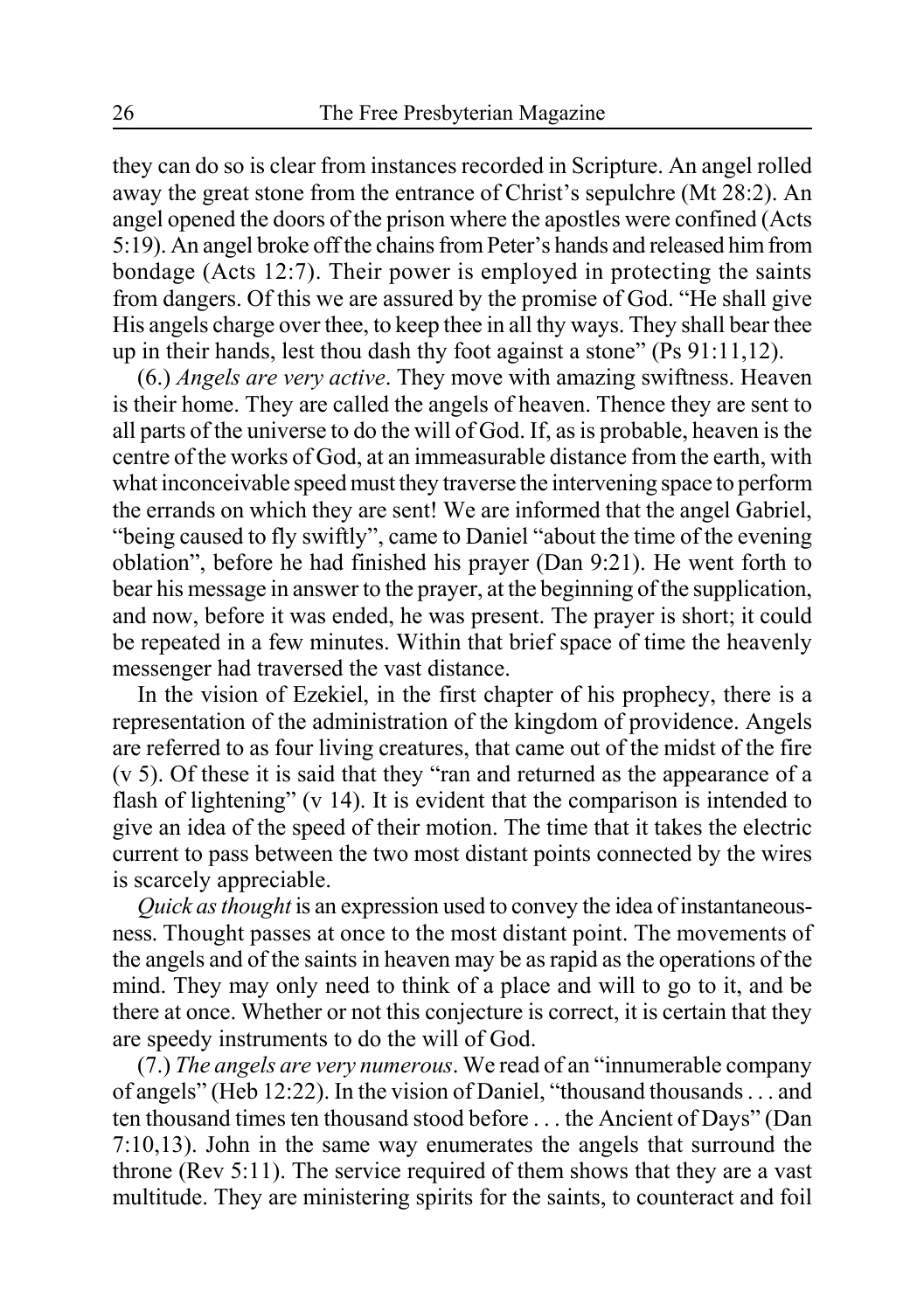the attempts of evil spirits to do them harm. We read that a legion of devils were in one man (Lk 8:30). We may well conclude that a large number of holy angels are engaged in defeating their machinations.

(8.) *There are different orders among the angels*. They are the "principality and power", above which Christ was exalted when He sat down on the right hand of God (Eph 1:21). And to them, as principalities and powers, is made "known by the Church the manifold wisdom of God" (Eph 3:10). Their state in heaven is described by similar terms (Col 1:16). There is subordination among the fallen angels. Satan is called "the prince of devils" (Mt 9:34). This order, we conceive, was established in heaven before they were cast out for their rebellion.

(9.) *Angels are immortal*. The Lord says of the saints, when comparing their future with that of the angels: "Neither can they die any more: for they are equal unto the angels" (Lk 20:36) of God. Their immortality is not an inherent essential principle of their nature; God "only hath immortality" (1 Tim 6:16). They have an existence of eternal duration by the will of God.

### **Book Review**

*Select Practical Writings*, by Robert Traill, published by the Banner of Truth Trust in their Puritan Paperbacks series, 282 pages, £6.25, obtainable from the Free Presbyterian Bookroom.

Those who are familiar with Traill's savoury and searching sermons will **1** agree with the statement in the Introduction to this edifying book: "Of the value of Traill's writings it would now be superfluous to speak; that has been equally confirmed by his contemporaries, and by each succeeding generation. . . . They have recognised the vigour of his intellect, the conclusiveness of his reasoning, and the pure, simple and nervous [vigorous] style in which they have been embodied; and better still, they have appreciated the zeal, the sincerity, and fervent piety with which his writings are pervaded."

The prefatory note says of him: "Friend of William Guthrie of Fenwick, attendant of James Guthrie of Stirling on the scaffold, son of the Greyfriars church manse where the 1638 Covenant was signed, Scot ordained in England, exile in Holland, prisoner on the Bass Rock, scholar, preacher and saint – Robert Traill lived to span the ripest period of the Puritan age".

These select practical writings, first published in 1845 by the Free Church of Scotland and now part of the present publisher's Puritan Paperbacks series, consist of 17 sermons. They are practical, not only in the sense that the preacher very closely applies to his hearers the doctrine expounded from the text,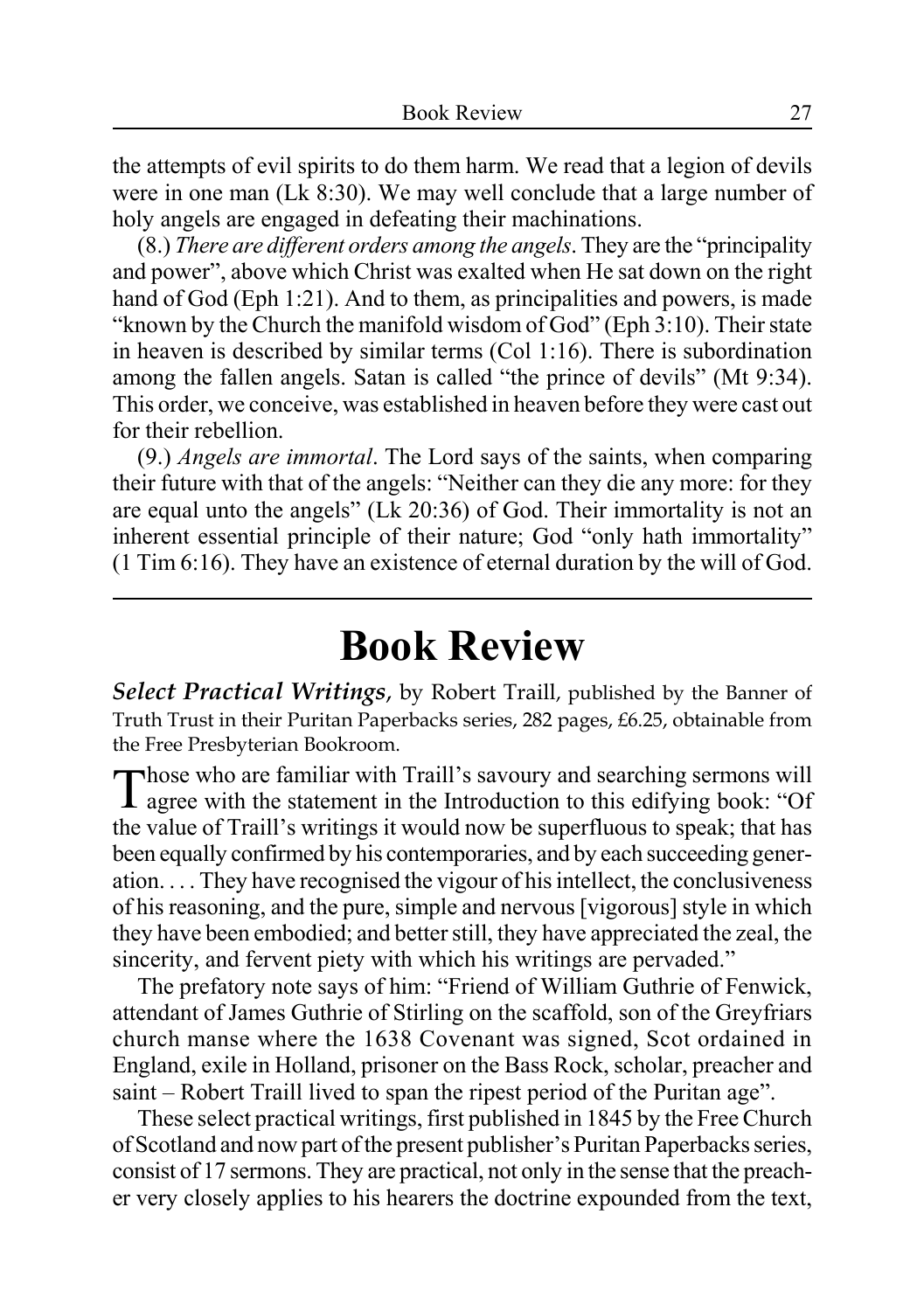but also that he handles particularly practical subjects such as, Frustrating the grace of God (six sermons on Galatians 2:21, "I do not frustrate the grace of God . . . "), "By What Means Ministers May Best Win Souls", Sinners entering in at the strait gate (three sermons), and Believers working out their salvation. Other sermons deal with God being a consuming fire, God being the Father of the godly, God revealing His deep things to the soul by His Spirit, and the unsearchable riches of Christ. The last two sermons in the book explain clearly the difficult passage, Hebrews 6:4-6, about the impossibility of restoring certain enlightened ones who have apostatised from their profession of Christianity.

"What is it to frustrate this grace of God?" Traill asks in his first sermon. He answers, "The word that I remember in the original is used, 'Ye make void' (or 'reject') 'the commandments of God'. . . . The true grace of God itself can never be frustrated; it always reaches its end, for it is almighty: but the doctrine of the grace of God is many times rejected. . . . The grace of God is an irresistible principle of salvation: never man had one mite of the grace of God but he was saved by it. Christ Jesus hath two quivers, if I may so say: there is a common quiver, out of which He draws some arrows, and shoots them at sinners, and they can fence against these well enough, and never be hurt by them; but then He hath other arrows, that are marked with His love, and sent by His power, and there is no guarding against them."

On winning souls, Traill says, "How little of Jesus Christ is there in some pulpits! . . . Whatever the law doth in alarming sinners, it is still the gospelvoice that is the key that opens the heart to Jesus Christ. Would ministers win souls? Let them have more of Jesus Christ in their dealing with men, and less of other things that can never profit them that are exercised therein."

He preached a most solemn and searching sermon, on God being a consuming fire, on a Thursday before the administration of the Lord's Supper in London (it was the first time he preached in the city). He was concerned about the lack of the holy, gracious fear of God and the weakness of it among many professing Christians, as evidenced especially by their loose conduct and light views of sin. Serious meditation on God, says Traill, is "the most clear token of a lively serious Christian. . . . Let a man set aside some time every day, or in the silent watches of the night, to muse and think again and again of God, and of what is revealed of Him in His word and works, and let the heart be exercised therein, and you will be finding light and life flowing in upon your soul; you will find fear of that glorious One quickening your soul."

His sermon on the unsearchable riches of Christ is truly a wonderful compendium of Scripture teaching on the person and work of the Saviour.

Towards the end of his third sermon on Matthew 7:13,14: "Enter ye in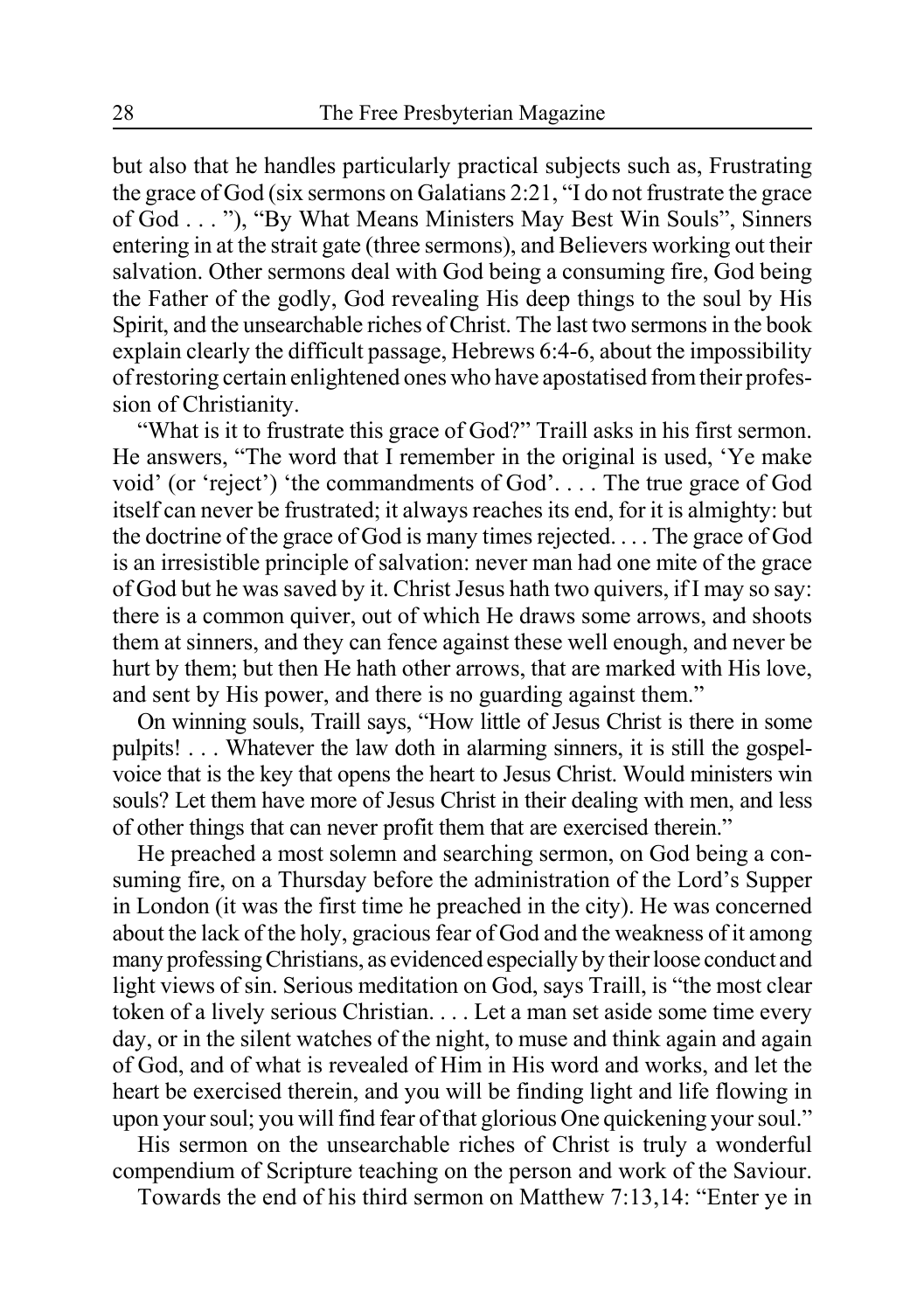at the strait gate . . . ", he encourages believers: "After reflecting on and examining of your way, if you find you are in the strait way that leads to life, then, I exhort you, be cheerful: go on in the strength of the Lord. Your way hath a good end, and you shall shortly feel it: your helper is strong. Be painful and diligent; strive on, wrestle, press through all! Weary not of well-doing; mind your work heartily; your reward is sure. Bring forth your faith and patience, and use them nobly, for great shall be your victory in the latter end of the day."

We heartily commend the prayerful perusal of this volume. There are parts of it which require more than ordinary concentration, but Traill is a master in rightly dividing the Word of God. May his *Select Practical Writings* be blessed to many to bring them to be doers of the Word. (Rev) *N M Ross*

### **Protestant View**

### **Praying to the "Saints"**

The awful corruption exhibited in the worship of the Church of Rome extends to the adoration of images (which was noted in a previous comment) and also to praying to the "saints" and to venerating their relics. It is important that Protestants have an intelligent understanding of the biblical reasons why such practices are idolatrous and why, consequently, any participation in Romish worship is sinful.

The English theologian Edward Stillingfleet (1635-1699) responded to the popish argument that Revelation 5:8 is a reference to the saints making ongoing intercession in heaven. He maintained that the prayers of the saints mentioned there refers to their prayers on earth, not to any ongoing intercession in heaven. $<sup>1</sup>$ </sup>

Stillingfleet also dealt with the suggestion that praying to the saints in heaven is no different from requesting a believer on earth to pray on one's behalf. He noted that requesting prayer from a Christian on earth involves no danger of believing that they are in a position to grant the blessing we desire, whereas invoking the "saints" in heaven may very readily lead to the false idea that they actually have the power to bestow such blessings as might be requested. This is to attribute divine powers to mere creatures and, when introduced into services of worship, makes such worship idolatrous. While Rome professes not to hold such a view, in practice it encourages that very thing. Rome teaches that departed believers are "mediators of intercession"

1 Stillingfleet, *The Doctrines and Practices of the Church of Rome Truly Represented,* Edinburgh 1845, pp. 81-91.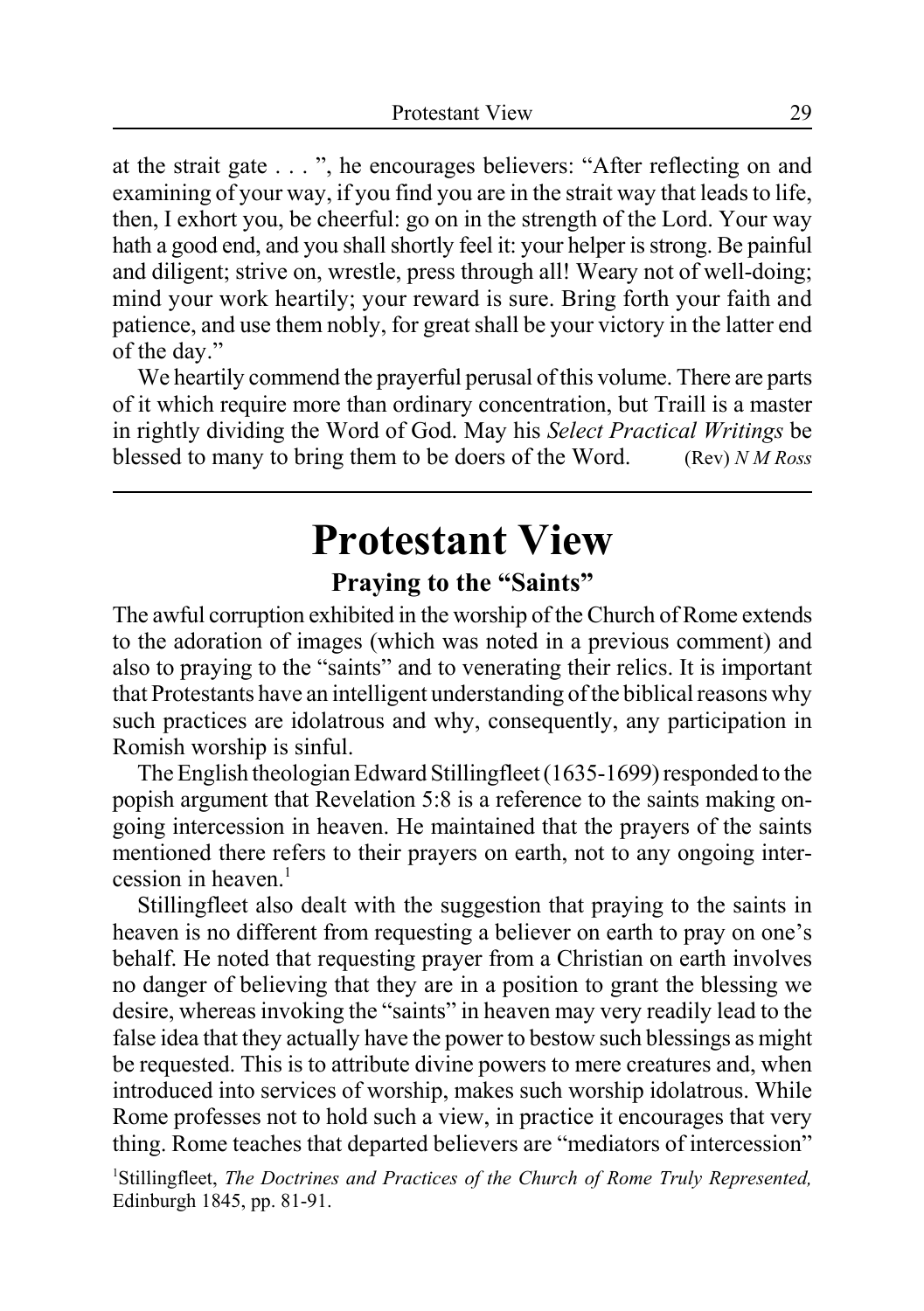but not "mediators of redemption". It is this subtle and unbiblical distinction which Roman Catholics use to justify including the names of "saints" in their prayers while they are professing to call upon God.

In his notes on Stillingfleet's work, William Cunningham refers to the Romanist dogma that God grants spiritual blessings through the merits and grace of the saints. This deadly teaching not only leads to idolatrous worship; it entirely subverts the scheme of salvation through the merits of the Lord Jesus Christ alone. The Word of God unambiguously asserts that there is "one Mediator between God and men, the man Christ Jesus" (1 Tim 2:5) and that "there is none other name under heaven given among men, whereby we must be saved" but that of Christ (Acts 4:12). *AWM*

### **Notes and Comments Online Abuse**

There is much hateful abuse in circulation at the moment. To some extent this may always have been the case, but the internet and social media now allows so-called "trolls" to express their opinions immediately and anonymously in a way they would have had no outlet for in the past. Lack of respect for authority and indifference to the feelings of others fuel online abuse. By changing letters in offensive words, writers avoid the censorship of the search engine, but the threats and filthy language are obvious. Since the Fall, the heart of man has been "deceitful above all things, and desperately wicked" (Jer 17:9), but the Evil One is taking advantage of the ease of modern communication to stir people up to share publicly the wickedness and hatred that is in their hearts.

The abuse received by members of all parties in all the UK assemblies is shocking, with female members being particularly singled out. The Labour MP, Diane Abbot, said, "When I was a new member of parliament, you might get one racist letter a week. But that was because if you were racist and you wanted to abuse an MP, you had to write a letter, you had to put it in an envelope, you had to put a stamp on it and you had to put it in the letterbox. Now, some days, we can get hundreds of items of abuse, depending on what happened the previous day. It's the volume of it which makes it so debilitating, so corrosive, and so upsetting. It's the sheer volume and the sheer level of hatred that people are showing." Some MPs did not stand for reelection at recent polls, and some who were elected are thinking of resigning because of the constant abuse and threats of physical and sexual violence, and even death, to themselves and their family members.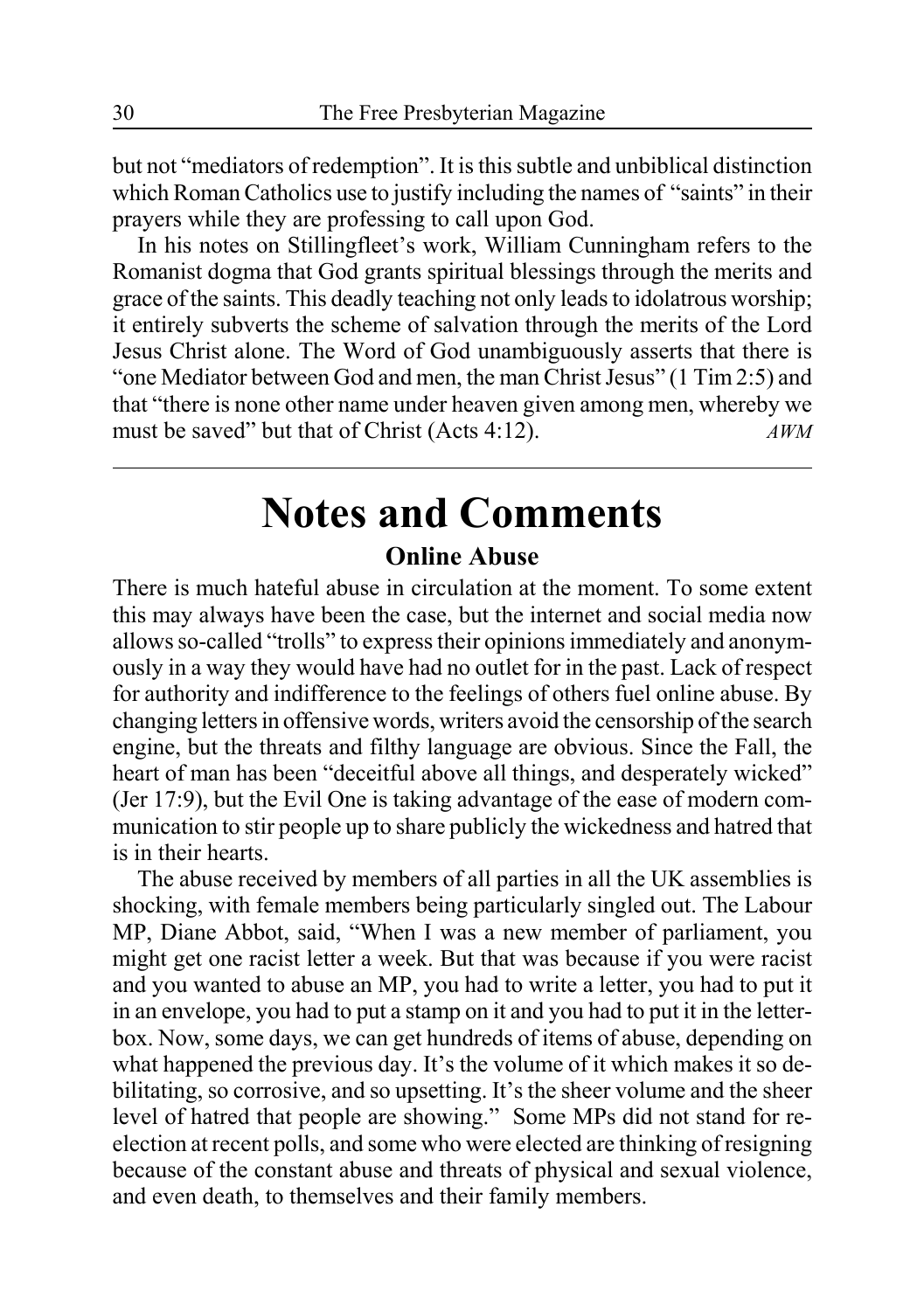Another example is the treatment meted out to those who do not go along with the agenda put forward by the "trans" community. The novelist, J K Rowling, is still under attack for saying that there are two sexes, male and female, and standing firmly by that. The university professor, Kathleen Stock, asserted that we are created male and female and was hounded into resigning by a combination of wilful ignorance of her published work on the subject of gender, and juvenile hysteria. Our national acquiescence in the LGBTQ+ agenda can by described by this quote from the American philosopher and mathematician, Nassim Nicholas Taleb, who says, "Quite small minorities can corral large but quiescent majorities into apparent obedience to the minority conviction, so long as the minority are fiercely intolerant, and the latter disposed to opt for a quiet life. Particularly this is true where deferring to the minority doesn't too greatly inconvenience the majority."

A further sad example of online abuse is the dreadful bullying which goes on between school children. The cruelty is considerable and terribly malicious. Self-worth is stripped to unbearably low levels; this has in some cases resulted in the suicide of the victims. One doesn't expect children to be so hardened in their wickedness as this form of behaviour would indicate. The lack of a Christian upbringing must play a part.

Truly "the tender mercies of the wicked are cruel" (Prov 12:10). The Lord Jesus said, "Thou shalt love the Lord thy God with all thy heart, and with all thy soul, and with all thy strength, and with all thy mind; and thy neighbour as thyself " (Lk 10:27). *FRD*

### **The Cairngorm Tragedy and the Sabbath**

The Cairngorm tragedy of November 1971 has recently been in the public eye on its fiftieth anniversary. Five teenage schoolchildren and a group leader died on the Cairngorm plateau when they got trapped in a blizzard for two days. They ascended around Saturday lunchtime, meaning to spend the night in a bothy and then to return a different way on the Sabbath, but they could not navigate in the blizzard and they never reached the bothy.

Many lessons were learned from the sad event, regarding both school trips and mountaineering arrangements, but one lesson that was not learned had to do with honouring the Sabbath. As with many other mountaineering mishaps, if the victims (and their parents) had respected the Sabbath, they would not have been on the mountain at that time. "If thou turn away thy foot from the Sabbath, from doing thy pleasure on My holy day; and call the Sabbath a delight, the holy of the Lord, honourable; and shalt honour Him, not doing thine own ways, nor finding thine own pleasure, nor speaking thine own words: then shalt thou delight thyself in the Lord; and I will cause thee to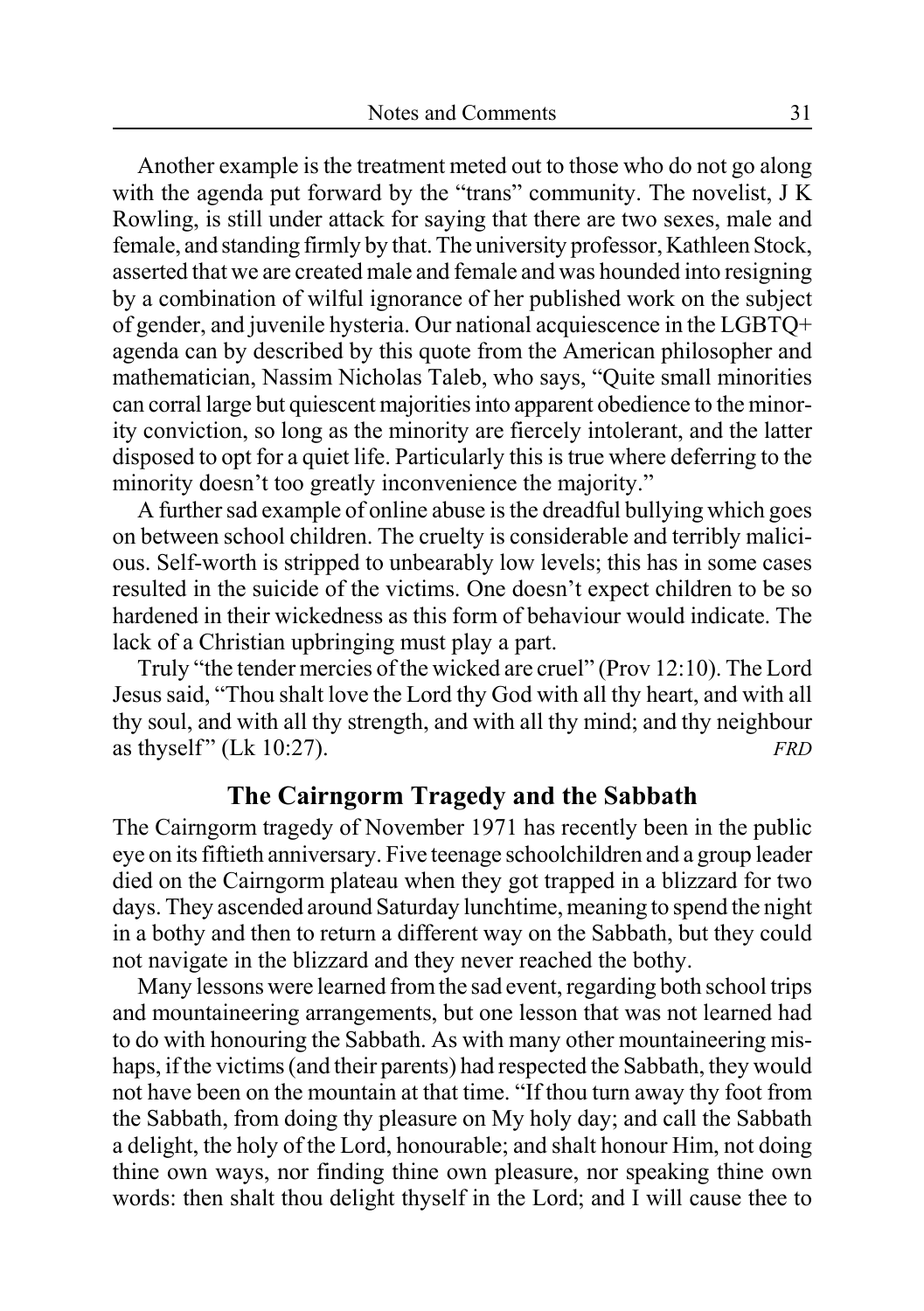ride upon the high places of the earth, and feed thee with the heritage of Jacob thy father: for the mouth of the Lord hath spoken it" (Is 58:13,14).

*DWBS*

### **Judging Right Judgement**

One consequence of the Cairngorm tragedy was the demolition of three "emergency shelters" which the army had built on Cairngorm. The first party from the school trip reached one of these stone shelters and survived, but the second party failed to do so and was trapped in the open, with six out of eight dying.

Opinions were divided as to the wisdom of retaining the shelters. On the one hand, the shelters had saved the lives of the members of the first party; on the other hand, the shelters had contributed to the deaths in the second party because the children would not have been on Cairngorm plateau in such circumstances had the shelters not existed. Furthermore the shelters were badly situated, sometimes disappearing under feet of snow for the winter, and there had been calls for their demolition even before the tragedy occurred. After much discussion and disagreement, even among mountain-rescue experts, the shelters were demolished in 1975.

In online comments on the Cairngorm tragedy, the demolition of these shelters receives recurring denunciation. Many lay hold on the obvious argument that "shelters save lives" and do not realise that there were strong arguments on the other side as well. Because they can grasp one obvious aspect, they assume that they have a full understanding of the whole issue, from which they infer that the demolition of the shelters was a stupid and thoughtless response to the tragedy and worthy of condemnation. The idea that one simple argument automatically suffices to settle a discussion is the essence of a trap. The hungry animal sees a clear reason for entering the trap, but misses the even stronger reason for staying out.

"The Lord is a God of judgement" (Is 30:18), and one aspect of the image of God in man is that we should be judicious in the exercise of judgment. We must be ready to hear opposing points of view and come at last to a balanced conclusion. "Let every man be swift to hear, slow to speak, slow to wrath" (Jas 1:19). "He that answereth a matter before he heareth it, it is folly and shame unto him" (Prov 18:13). *DWBS*

# **Church Information**

### **Student Licensed**

At its meeting on November 23, the Zimbabwe Presbytery licensed Mr T Mwedzi to preach the gospel. (Rev) *S Khumalo*, Clerk of Presbytery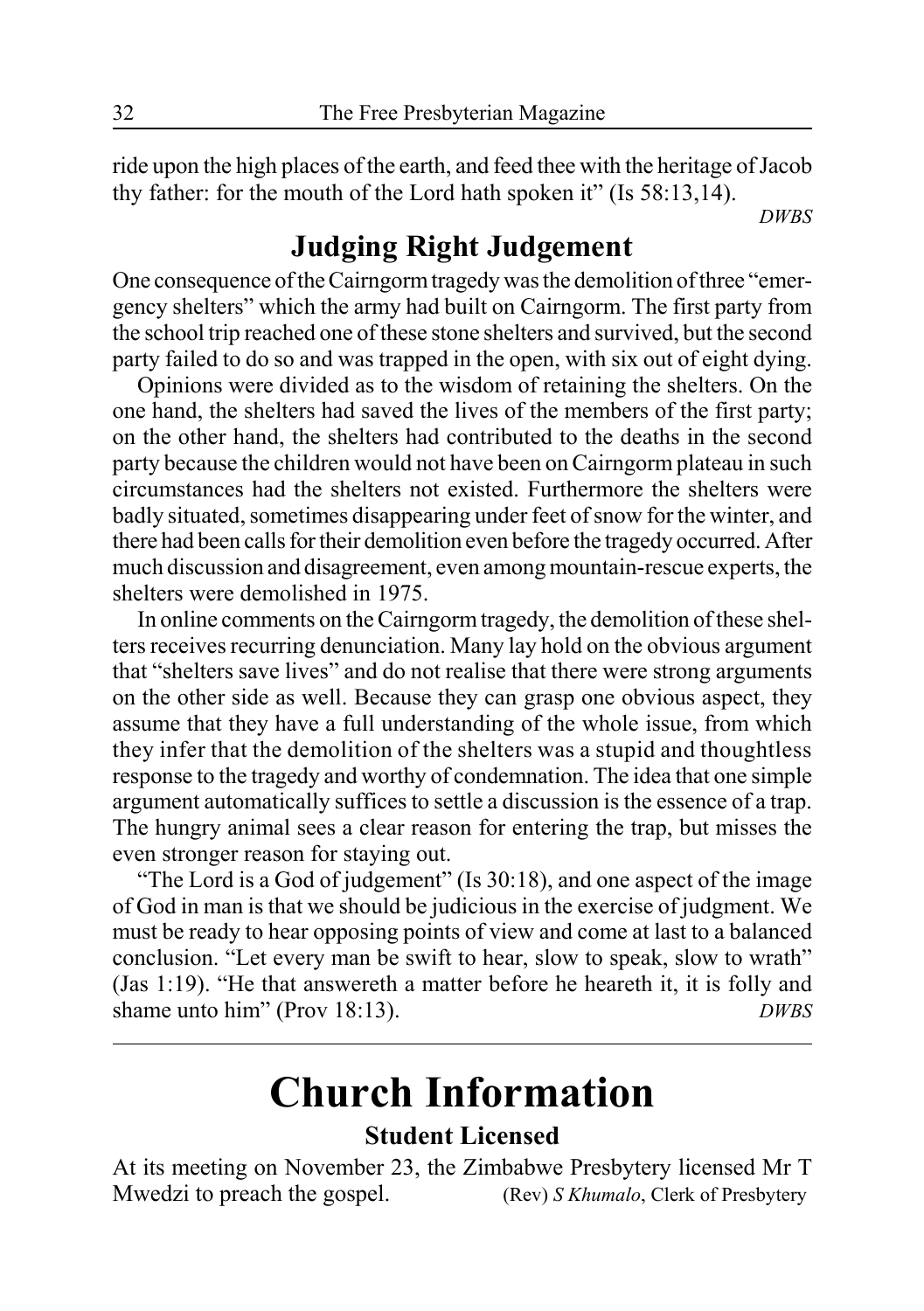### **FREE PRESBYTERIAN PLACES OF WORSHIP**

### **Scotland**

**Aberdeen:** 2 Alford Place, AB10 1YD, Sabbath 11 am, 6 pm; Tuesday, 7.15 pm. Rev D W B Somerset BSc DPhil, 18 Carlton Place, Aberdeen, AB15 4BQ; tel: 01224 645250.

**Bracadale Duirinish-Strath: Struan:** Sabbath 12 noon. **Glendale** and **Vatten:** Sabbath 6pm, alternately. Thursday 7 pm, rotating between, Struan, Vatten and Glendale. Contact Rev I D MacDonald; tel: 01478 612110.

**Dingwall:** Church, Hill Street, IV15 9JP: Sabbath 11 am, 6.30 pm; Wednesday 7.30 pm. **Beauly** (Balblair): Sabbath 6.30 pm Thursday 7.30 pm. Rev A W MacColl MA PhD, 10 Achany Road, Dingwall, IV15 9JB; tel: 01349 866546.

**Dornoch:** Sabbath 11.30 am. Manse tel: 01862 810615. **Bonar:** Sabbath 6 pm. Wednesday 7.30 pm (alternately in Dornoch and Bonar). **Lairg:** Church and Manse; no F P services. Contact Mr J Campbell; tel: 01863 766296.

**Edinburgh:** 63 Gilmore Place, EH3 9NU, Sabbath 11 am, 6 pm; Thursday 7.30 pm. Rev D Campbell MA, 35B Barnton Avenue West, Edinburgh EH4 6DF; tel: 0131 312 8227, e-mail: dcampbell1560@gmail.com.

**Farr** (by Daviot)**:** Sabbath 12 noon. **Tomatin:** Sabbath 12 noon. **Stratherrick:** Sabbath 12 noon. (Each of these services is held once in three weeks as intimated). Contact Mr M J Schouten; tel: 01463 221776.

**Fort William:** Monzie Square, Sabbath 11 am, 6 pm as intimated. Manse: 15 Perth Place, PH33 6UL; tel: 01397 708553. Contact Mr D A McKinnon. Tel: 01397 702597.

**Gairloch** (Ross-shire): Sabbath 12 noon, 6 pm. Prayer meeting in **Strath**, Thursday 7.30 pm. Manse tel: 01445 712247. Contact Rev D A Ross; tel: 01445 731340.

**Glasgow:** St Jude's Church, 137 Woodlands Road, G3 6LE. Sabbath 11 am, 6.30 pm; Wednesday 7.30 pm. Rev R MacLeod BA, 4 Laurel Park Close, Glasgow, G13 1RD; tel: 0141 954 3759.

**Greenock:** Sabbath 2.30 pm, held in Free Church of Scotland hall, 14 Jamaica Street, PA15 1XX. Sabbath 2.30 pm. Contact Rev R MacLeod; tel: 0141 954 3759.

**Halkirk:** Sabbath 11.30 am, 5.30 pm; Thursday 7.30 pm. Rev W A Weale, F P Manse, Bridge Street, KW12 6YG; tel: 01847 831758. **Thurso:** Duncan Street; and **Strathy:** no services meantime.

**Harris (North): Tarbert:** Sabbath 12 noon, 6 pm. **Tarbert** and **Stockinish:** Tuesday 7.30 pm alternately. Rev J B Jardine BD, F P Manse, Tarbert, Isle of Harris, HS3 3DF; tel: 01859 502253, e-mail: northharris.fpc@btopenworld.com.

**Harris (South): Leverburgh:** Sabbath 12 noon, 6 pm; Wednesday 7 pm. **Sheilebost:** as intimated. Rev K M Watkins BA, F P Manse, Ferry Road, Leverburgh, Isle of Harris, HS5 3UA; tel: 01859 520271.

**Inverness:** Chapel Street, IV1 1NA; Sabbath 11 am, 6.30 pm; Wednesday 7.30 pm. Rev K D Macleod BSc, 11 Auldcastle Road, Inverness, IV2 3PZ; tel: 01463 712872.

**Kinlochbervie:** Sabbath 6 pm; **Scourie:** Sabbath 11:30 am, Tuesday 7 pm (as intimated). Contact Dr A Ross; tel 01971 502099. **Kyle of Lochalsh:** Sabbath 6 pm. Manse tel: 01599 534933. Contact Rev D A Ross; tel: 01445 731340.

**Laide** (Ross-shire): Sabbath 12 noon, 6 pm; Wednesday 7.30 pm. Rev D A Ross. F P Manse, Laide, IV22 2NB; tel: 01445 731340. **Lochcarron:** Sabbath 11 am, 6 pm; Wednesday 7 pm. Manse.

**Lochinver:** Church. No F P services at present.

**Ness:** Sabbath 12 noon, 6 pm; Wednesday 7 pm. Manse tel: 01851 810228. Contact Rev K M Watkins; tel: 01859 520271.

**North Tolsta:** Sabbath 12 noon, 6 pm; Thursday 7.30 pm. Manse tel: 01851 890325. Contact Rev J R Tallach; tel: 01851 702501. **North Uist: Bayhead:** Sabbath 12 noon, 6 pm; Thursday 7.30 pm (fortnightly). Manse tel: 01876 510233. Contact: Rev J B Jardine; tel: 01859 502253.

**Oban:** Church. No F P services at present.

**Perth:** Pomarium, off Leonard Street. Sabbath 11 am, 6 pm; Wednesday 7.30 pm. Rev A B MacLean, 5 Main Road, Luncarty, PH1 3EP; tel: 01738 828762.

**Portree:** Sabbath 12 noon, 6.30 pm; Wednesday 7 pm.. Rev I D MacDonald BA, F P Manse, Achachork, Portree, IV51 9HT; tel: 01478 612110.

**Raasay:** Sabbath 12 noon, 6 pm. Contact Rev I D MacDonald; tel: 01478 612110.

**Shieldaig:** Sabbath 11 am; **Applecross:** Sabbath 6pm. Tuesday 7 pm (alternately in Shieldaig and Applecross). Shieldaig manse tel: 01520 755259, Applecross manse tel: 01520 744411. Contact Rev D A Ross; tel: 01445 731340.

**Staffin:** Sabbath 12 noon, 5 pm; Wednesday 7 pm. Manse: Clachan, Staffin, IV51 9HY tel: 01470 562243.

**Stornoway:** Matheson Road, Sabbath 11 am, 6.30 pm; Thursday 7.30 pm. **Achmore:** Sabbath 12 noon; Tuesday 7 pm. Rev J R Tallach MB ChB, 2 Fleming Place, Stornoway, HS1 2NH; tel: 01851 702501.

**Uig (Lewis) Miavaig:** Sabbath 12 noon, 6 pm; Wednesday 12 noon. Manse tel: 01851 672251. Contact Rev K M Watkins; tel: 01859 520271.

**Ullapool:** Sabbath 11 am, 6 pm; Wednesday 7.30 pm. Manse: Quay Street, IV26 2UE; tel: 01854 612449. Contact Rev D A Ross; tel: 01445 731340.

#### **England**

**Barnoldswick:** Kelbrook Road, Sabbath 11 am, 6 pm; Wednesday 7.30 pm;. **South Manchester:** Sabbath 6.00 pm, in Trinity Church, Massie Street, Cheadle (entry at rear of building); Wednesday 8 pm, alternately in Sandbach and Gatley. Contact Mr R Middleton, 2 Emerald Drive, Sandbach, CW11 4ND; tel: 01270 761673.

**Broadstairs:** Sabbath 11 am, 5 pm at Portland Centre, Hopeville Ave, St Peter's; Tuesday 7 pm at Friends' Meeting House, St Peter's Park Rd. Contact Dr T Martin; tel: 01843 866369**.**

**London:** Zoar Chapel, Varden St, E1 2AW. Sabbath 11 am, 6.30 pm; Wednesday 7.15 pm. Manse: 6 Church Ave, Sidcup, Kent, DA14 6BU; tel: 0208 309 1623. Contact Mr Hugh Campbell; tel: 01923 442497.

#### **Northern Ireland**

**Larne:** Station Road. No F P services. Contact Rev R Macleod; tel: 0141 954 3759.